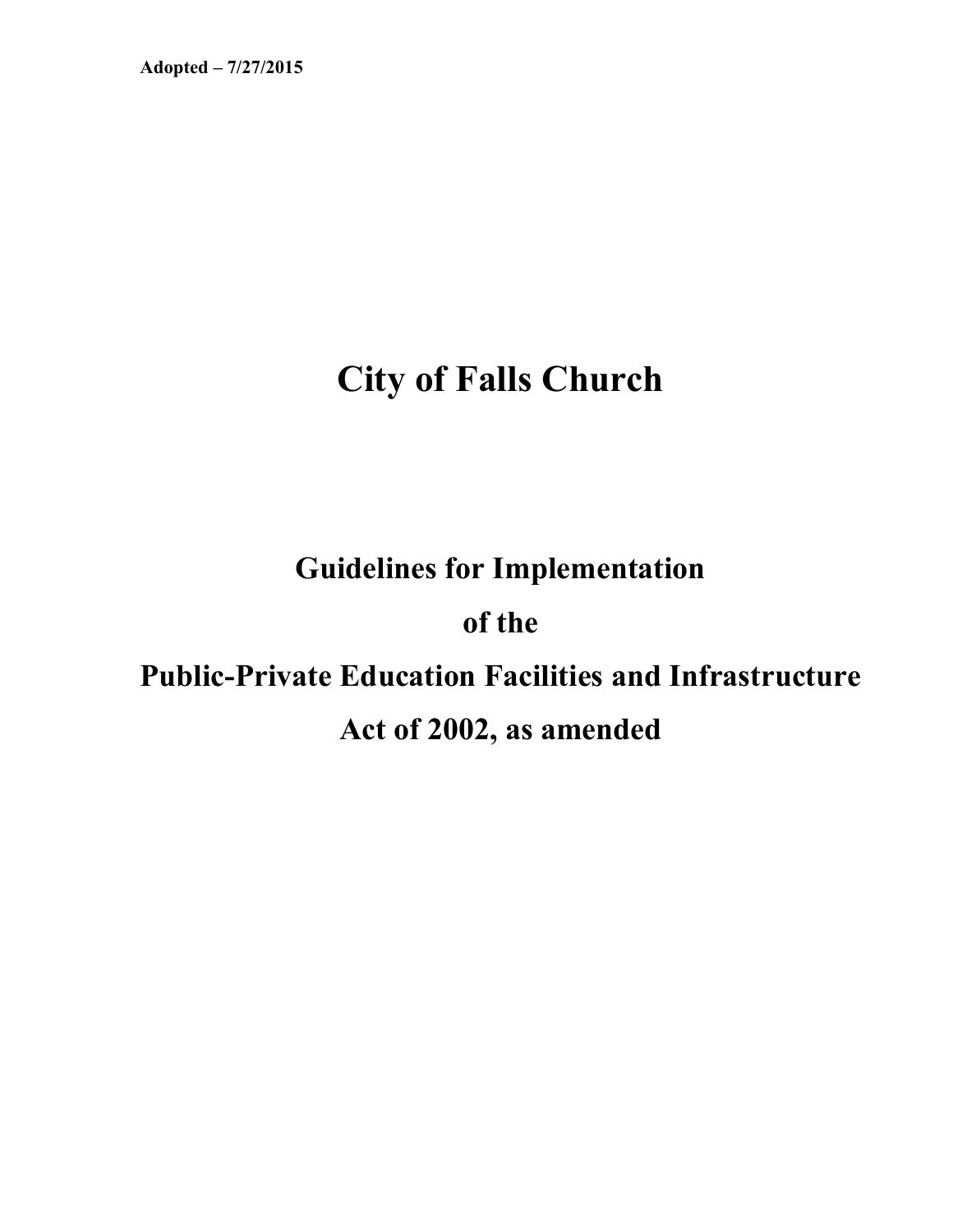# **Table of Contents**

| 1.  |                                                                        |  |
|-----|------------------------------------------------------------------------|--|
| 2.  |                                                                        |  |
| 3.  |                                                                        |  |
| 4.  |                                                                        |  |
| 4.1 |                                                                        |  |
| 4.2 |                                                                        |  |
| 4.3 |                                                                        |  |
| 4.4 |                                                                        |  |
| 4.5 |                                                                        |  |
| 4.6 |                                                                        |  |
| 5.  |                                                                        |  |
| 6.  |                                                                        |  |
| 6.1 |                                                                        |  |
| 6.2 |                                                                        |  |
| 6.3 |                                                                        |  |
| 6.4 |                                                                        |  |
| 6.5 |                                                                        |  |
| 7.  |                                                                        |  |
| 7.1 | Proposal Content and Format for Submissions at the Conceptual Stage 13 |  |
| 7.2 | Proposal Content and Format for Submissions at the Detailed Stage 18   |  |
| 8.  |                                                                        |  |
| 8.1 |                                                                        |  |
| 8.2 |                                                                        |  |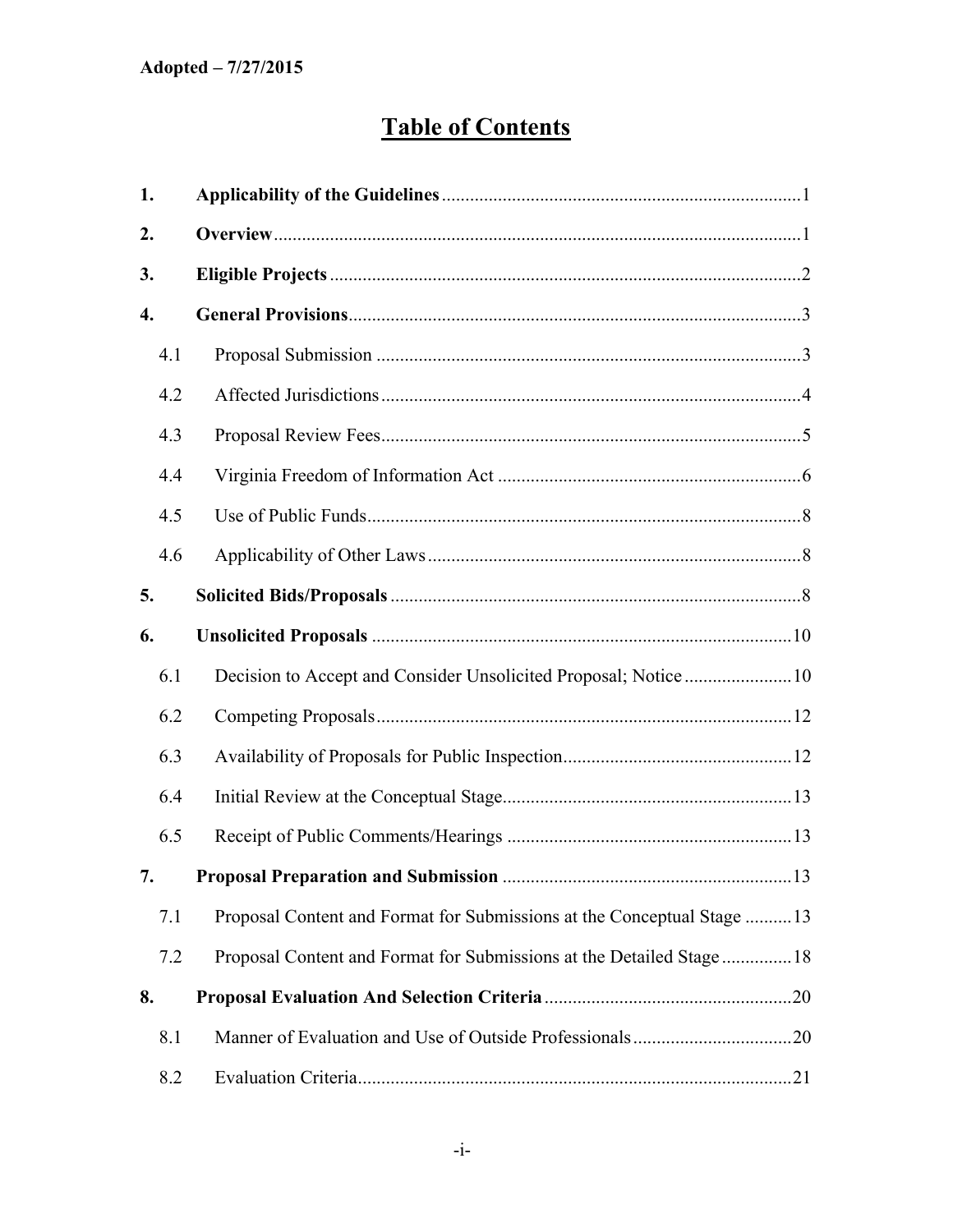| 12. |  |  |
|-----|--|--|
| 11. |  |  |
| 10. |  |  |
| 9.  |  |  |
| 8.6 |  |  |
| 8.5 |  |  |
| 8.4 |  |  |
| 8.3 |  |  |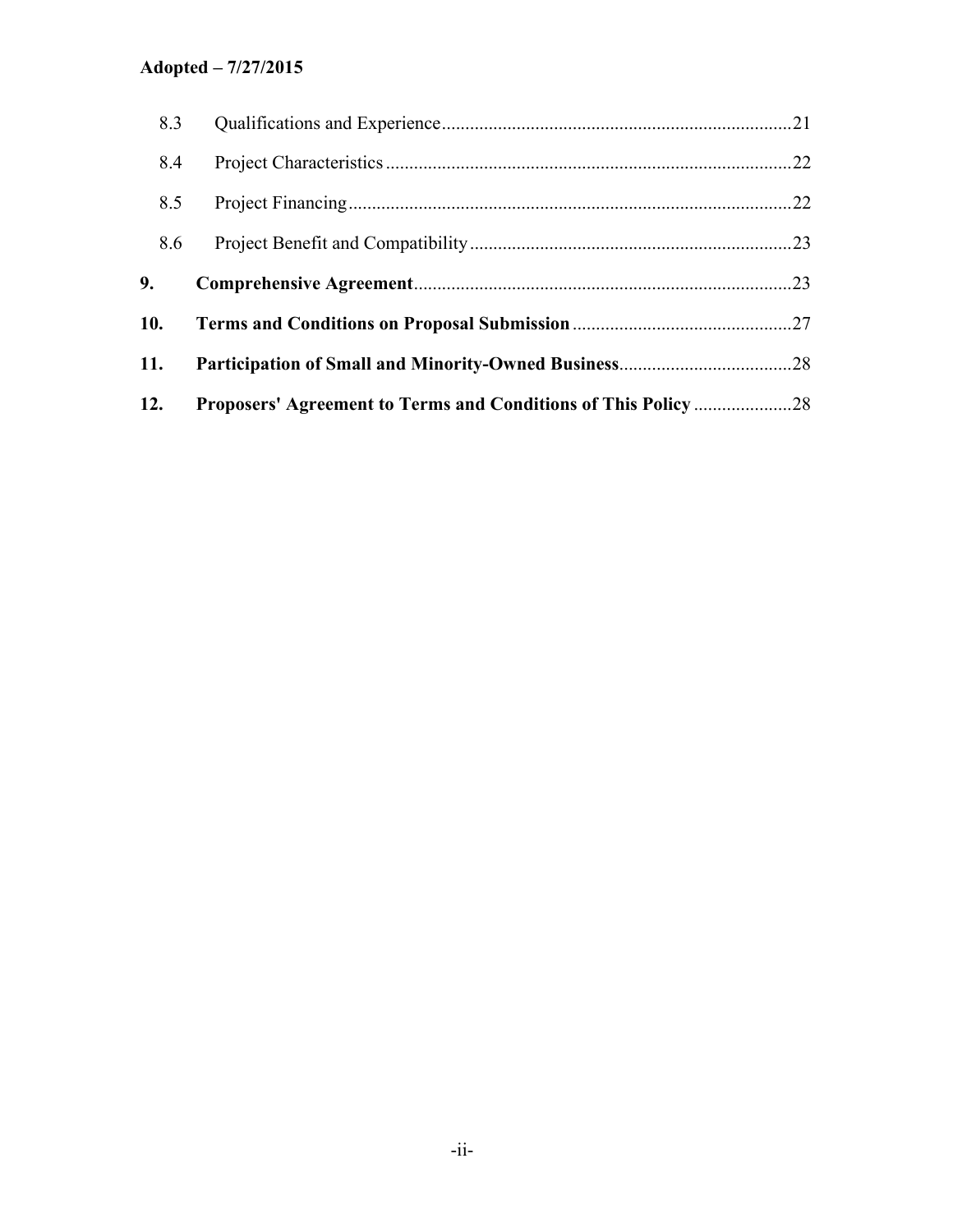# <span id="page-3-0"></span>**1. Applicability of the Guidelines**

- 1.1 The Falls Church City Council ("City Council" or "City") has adopted these guidelines to implement the Public-Private Education Facilities and Infrastructure Act of 2002, Va. Code §§ 56-575.1, et seq., as amended ("PPEA"), by resolution dated July 27, 2015. This policy applies to all procurements under the PPEA conducted by the City and its staff after the date of the resolution where the City Council is the "responsible public entity" within the meaning of Va. Code §56-575.1.
- 1.2 The City Manager, City Purchasing Agent, and all officers and employees of the City shall follow the PPEA and this policy in any PPEA procurement in which they are involved.
- 1.3 The City Purchasing Agent may delegate his or her duties under this policy to members of staff.

## <span id="page-3-1"></span>**2. Overview**

- 2.1 The PPEA grants "responsible public entities" the authority to enter into public-private partnerships with private entities for the development of certain "qualifying projects" if the public entity determines, under criteria established by the PPEA, that such a project serves the public purpose. PPEA proposals are also subject to review by any "affected local jurisdiction" in which the "qualifying project" will be located.
- 2.2 Either the City Council, or the Falls Church City School Board ("School Board") can be the "responsible public entity" for a project in the City of Falls Church, depending upon the nature of the project. Typically, the City Council would be the "responsible public entity" under the PPEA for projects in the City, except for any project involving the public schools, and the City will be the "affected local jurisdiction" under the PPEA. However, the special relationship, both financial and otherwise, that exists between the School Board and the City Council makes close coordination and cooperation between the School Board, and City Council desirable for proposals tendered to the School Board under the PPEA. Also, proposals may be made that are for a "mixed" project (for example, projects including both schools and public parks), where, for certain components, the School Board may be the responsible public entity, and for certain components, the City Council may be the responsible public entity.
- 2.3 Proposals for qualifying projects may either be solicited or unsolicited. PPEA procurements typically will be conducted as a two-phase process, first involving submission and evaluation of conceptual-phase proposals resulting in selection of certain proposers to submit detailed-phase proposals, and then submission and evaluation of detailed-phase proposals. If the purposes and requirements of the PPEA are met and the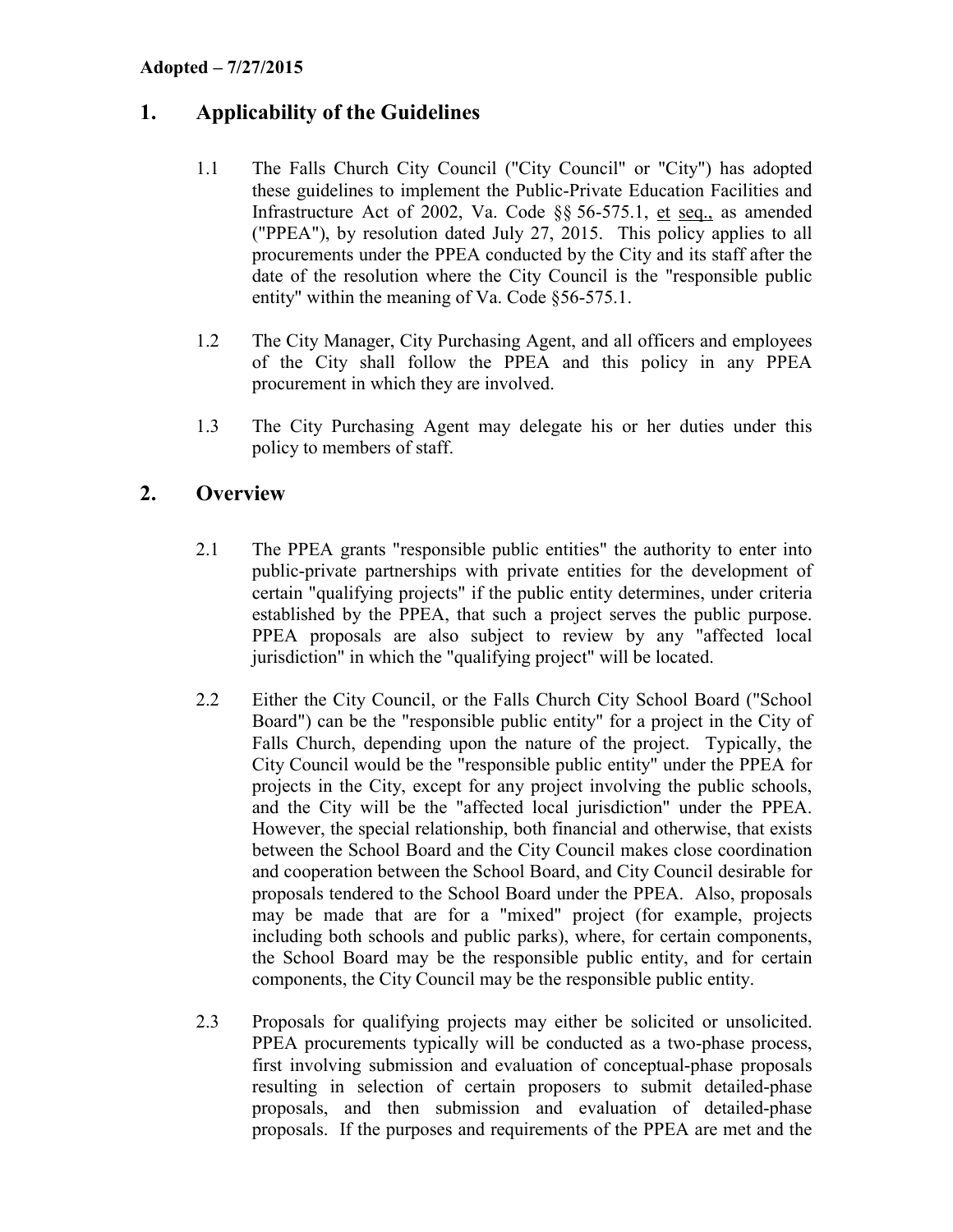City Council so elects, in its discretion, it will then select a detailed-phase proposal or proposals and enter into a "comprehensive agreement" for the project.

- 2.4 Individually-negotiated interim agreements and comprehensive agreements between private entities and the City Council, along with the PPEA and these guidelines, ultimately will define the respective rights and obligations of the parties for PPEA projects involving the City Council.
- 2.5 Although these guidelines provide guidance for application of the PPEA, the version of the PPEA that is in effect at the time the interim or comprehensive agreement is executed is controlling in the event of any conflict.

# <span id="page-4-0"></span>**3. Eligible Projects**

- 3.1 A PPEA procurement may only be for a "qualifying project". The PPEA contains a broad definition of "qualifying project" that includes public buildings and facilities of all kinds, for example:
- 3.1.1 An education facility, including, but not limited to, a school building (including any stadium or other facility primarily used for school events), any functionally-related and subordinate facility and land to a school building, and any depreciable property provided for use in a school facility that is operated as part of the public school system or as an institution of higher education;
- 3.1.2 A building or facility that meets a public purpose and is developed or operated by or for any public entity;
- 3.1.3 Improvements, together with equipment, necessary to enhance public safety and security of buildings to be principally used by a public entity;
- 3.1.4 Utility and telecommunications and other communications infrastructure;
- 3.1.5 A recreational facility;
- 3.1.6 Technology infrastructure, including, but not limited to, telecommunications, automated data processing, word processing and management information systems, and related information, equipment, goods and services; or
- 3.1.7 Any improvements necessary or desirable to any unimproved locally- or state-owned real estate.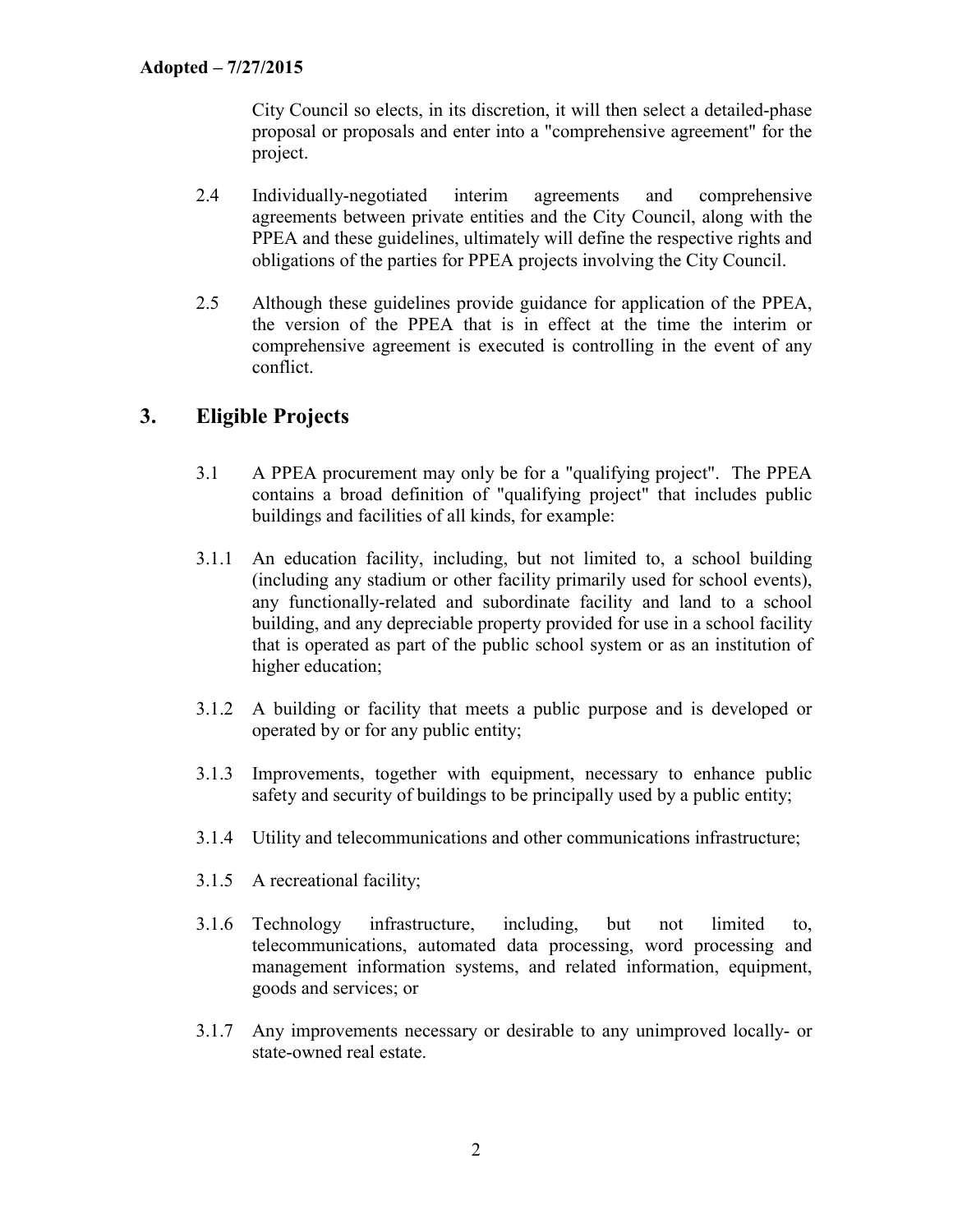3.2 The examples set forth herein are merely provided here for convenience. The definition of "qualifying project" in the PPEA as of the time in which the procurement is concluded by an interim or comprehensive agreement is controlling, and the version of the PPEA then in effect should be consulted to determine what is a "qualifying project."

## <span id="page-5-0"></span>**4. General Provisions**

- <span id="page-5-1"></span>4.1 Proposal Submission
- 4.1.1 A proposal for a PPEA "qualifying project" may be either solicited by the City or submitted by a private entity on an unsolicited basis. In either case, the proposal shall be clearly identified as a "PPEA Proposal". To be considered, one original and ten (10) copies of any unsolicited proposal must be submitted along with the applicable fee to Purchasing Agent, City of Falls Church, Virginia, 300 Park Avenue, Suite 303 East, Falls Church, Virginia 22046. Solicited proposals shall be submitted in accordance with the instructions in the applicable solicitation.
- 4.1.2 Proposers will be required to follow a two-part proposal submission process consisting of a conceptual phase and a detailed phase, as described herein. For unsolicited proposals, the conceptual phase of the proposal shall contain the information specified by paragraph 7.1 of these guidelines, and the detailed phase of the proposal shall contain the information specified at paragraph 7.2 of these guidelines. For solicited proposals, the solicitation and subsequent instructions by the Purchasing Agent will prescribe the information that proposals shall contain.
- 4.1.3 Proposals should be prepared simply and economically. Solicited proposals should contain all information requested by the solicitation or subsequent instructions by the City. Unsolicited proposals should contain information specified by these guidelines and also should include a comprehensive scope of work and, if applicable, a financial plan for the project, containing enough detail to allow an analysis by the City of the feasibility of the proposed project. Any facility, building, infrastructure, or improvement included in a proposal shall be identified specifically or conceptually. The City may request, in writing, from any proposer of an unsolicited proposal, clarification of any submission.
- 4.14 Representations, information and data supplied in, or in connection with, proposals play a critical role in the competitive evaluation process and in the ultimate selection of a proposal by the City Council. Accordingly, as part of any proposal, the proposer shall certify that all material representations, information and data provided in support of, or in connection with, its proposal are true and correct. Such certification shall be made by authorized individuals who are principals of the proposer and who have knowledge of the information provided in the proposal. In the event that material changes occur with respect to any representations,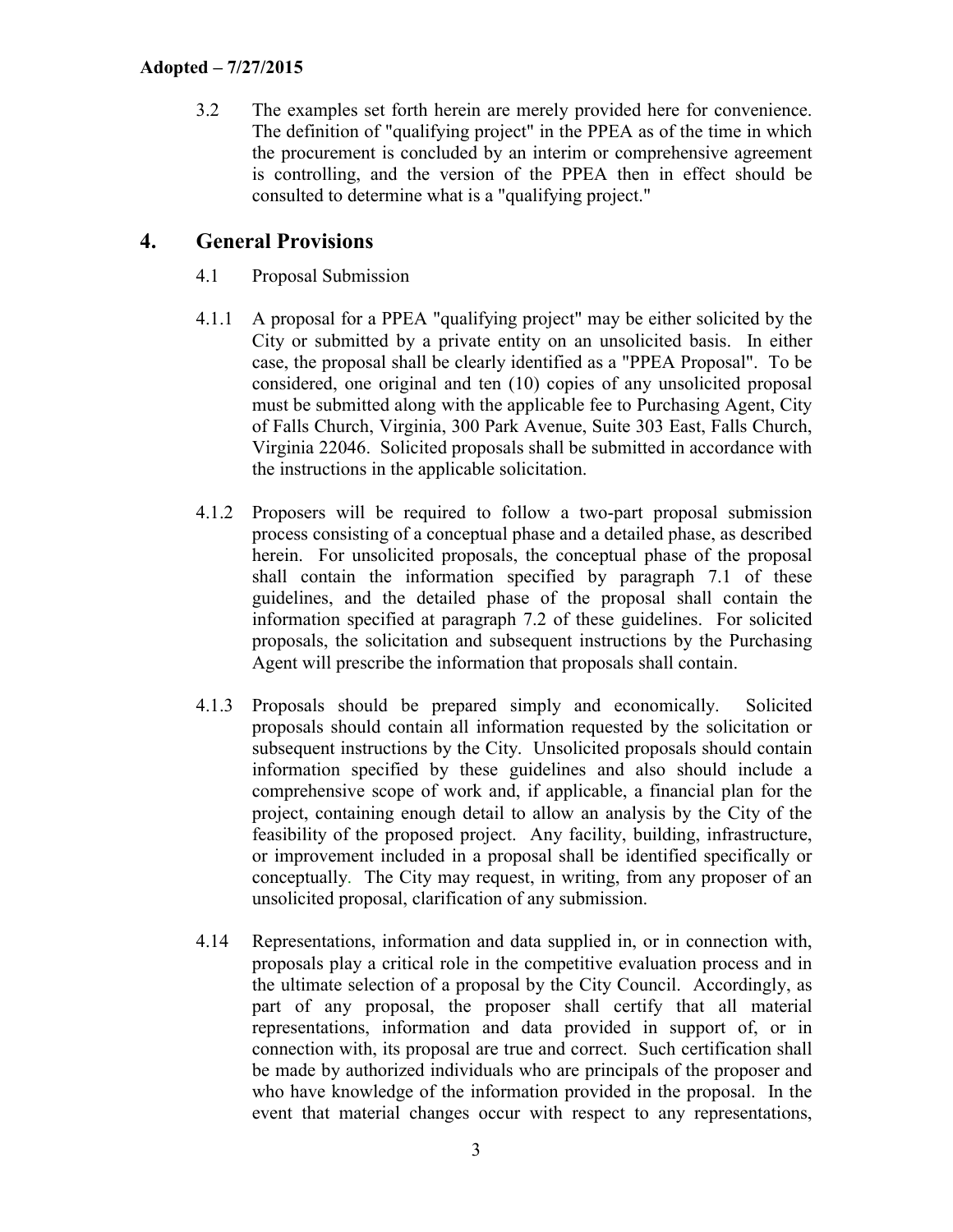information or data provided for a proposal, the proposer shall immediately notify the City Council of the same.

- 4.1.5 The PPEA allows private entities to include innovative financing methods, including the imposition of user fees or service payments, in a proposal. In solicited procurements where public financing is available, the City Council's general policy is to use public financing as the less costly alternative unless indicated otherwise. However, where appropriate, a private entity may propose alternative financing that may include user fees, service payment components, and/or other innovative financing methods beneficial to the City and the proposed qualifying project. Proposals may include, if applicable, the portion of the tax-exempt private activity bond limitation amount to be allocated annually to the Commonwealth of Virginia pursuant to the Economic Growth and Tax Relief Reconciliation Act of 2001 for the development of education facilities using public-private partnerships, and to provide for carryovers of any unused limitation amount.
- <span id="page-6-0"></span>4.2 Affected Jurisdictions

Under the PPEA, an "affected jurisdiction" is any county, city or town in which all or a portion of a qualifying project is located. Any private entity submitting a conceptual or detailed proposal to the City Council must provide any affected jurisdiction with a copy of the private entity's proposal by certified mail, express delivery or hand delivery. In the case of solicited proposals, such copy should be submitted to any affected jurisdiction to ensure its receipt at the time proposals are due to be submitted to the Purchasing Agent. In the case of unsolicited proposals, such copy should be submitted to any affected jurisdiction to ensure its receipt within 5 business days after receiving notice from the City Council that the City Council has decided to accept the proposal pursuant to Section 6.1.1 hereof. Any affected jurisdiction shall have 60 days from the receipt of the proposal to submit written comments to the City Council and to indicate whether the proposed qualifying project is compatible with the jurisdiction's (i) comprehensive plan, (ii) infrastructure development plans, and (iii) capital improvements budget or other government spending plan. The City Council shall give consideration to comments received in writing within the 60-day period, and no negative inference shall be drawn from the absence of comment by an affected jurisdiction. The City Council may begin or continue its evaluation of any such proposal during the 60-day period for affected jurisdictions to submit comments.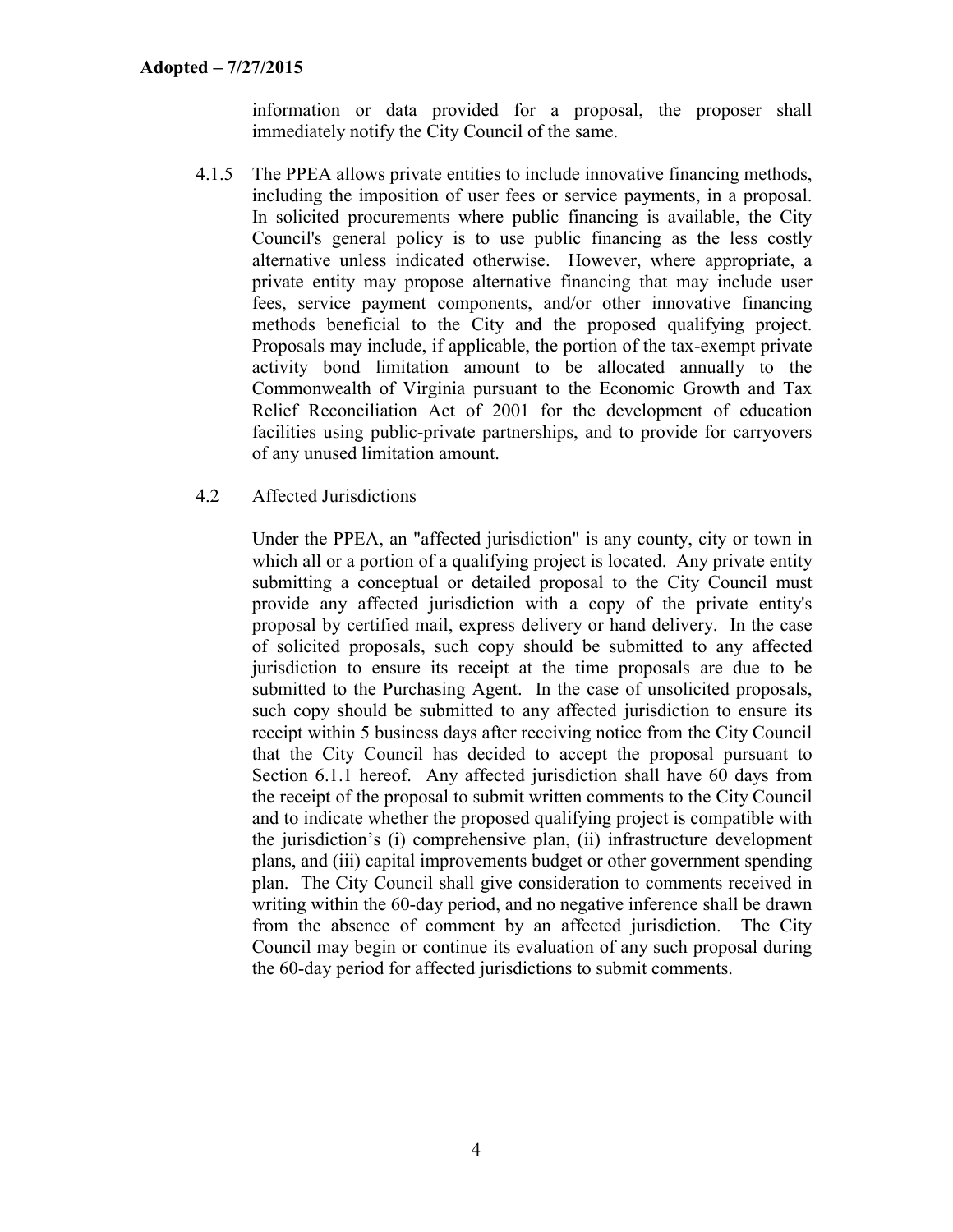- <span id="page-7-0"></span>4.3 Proposal Review Fees
- 4.3.1 The City Council will require payment of a review fee by a private entity submitting an unsolicited proposal to the City Council and by any private entities submitting competing proposals in response to the unsolicited proposal. Also, if the solicitation so indicates, the City Council will require payment of a review fee by any private entities submitting solicited proposals. Review fees are to cover the costs of processing, reviewing, and evaluating proposals, including the cost to compare a proposal to any competing proposals. Such costs include, but are not limited to, City staff time, the cost of any materials or supplies expended, the cost of meals and travel related to the review process, and the cost of any outside advisors or consultants, including but not limited to attorneys, consultants, and financial advisors used by the City in its sole discretion, to assist in processing, reviewing, or evaluating the proposal. Such fees generally will be in the amount necessary to completely cover all of the City's and, where applicable, the School Board's costs. All fees and additional fees shall be submitted in the form of a cashier's check payable to the City of Falls Church.
- 4.3.2 Such fees shall be imposed at the conceptual phase as follows:
	- 4.3.2.1 For unsolicited proposals and competing proposals submitted in response to the unsolicited proposal, the City Council shall require an initial processing fee of \$7,500 with an additional conceptual-phase proposal fee of \$20,000 or such greater amount as determined by the City Council, based upon the complexity of the proposed project, to be charged should the proposal proceed beyond the initial review at the conceptual phase. Payment of the initial processing fee must accompany the submission of the proposal to the City Council in order for the City Council to proceed with initial processing and review. In the event either the initial processing fee or the additional proposal fee is insufficient to cover the costs referenced in paragraph 4.3.1 of this policy, the City Council, in its discretion, may require a proposer to pay such additional costs.
	- 4.3.2.2 If the City Council determines that an initial processing or proposal review fee will apply to a solicited conceptual-phase proposal, the solicitation shall specify the amount(s) and payment terms.
- 4.3.3 Additional fees shall be paid by proposers throughout the processing, review, and evaluation of the proposals, if and as the City Manager requires, based upon costs in excess of initial review fees assessed that the City Manager reasonably anticipates incurring. The City Manager may impose additional fees on proposers selected for detailed-phase consideration as a condition of consideration of their detailed-phase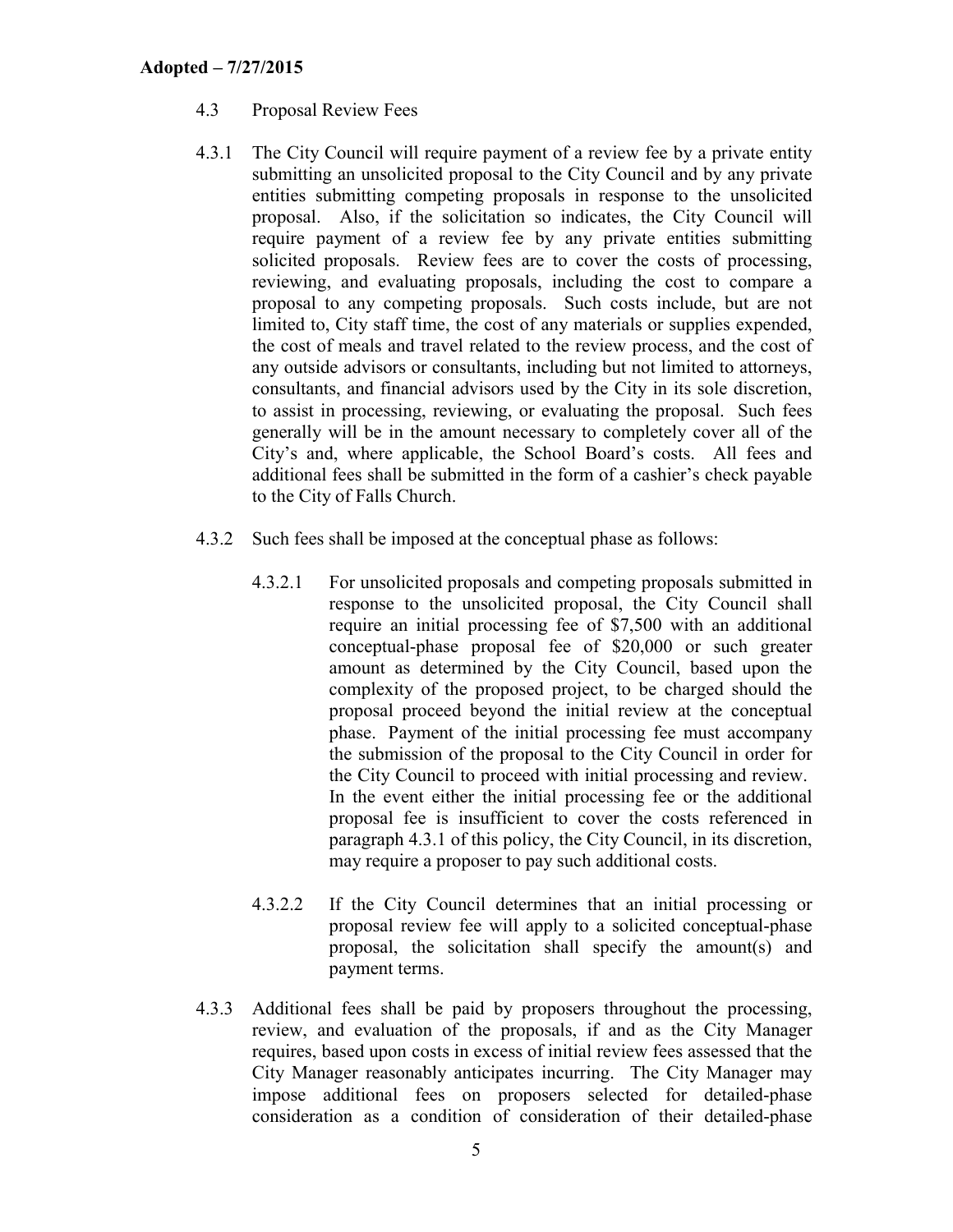proposals. The City Manager will notify the proposers concerned of the amount of such additional fees. Proposers must promptly pay such additional fees before the City Council will continue to process, review, and evaluate the proposer's proposal. Unless otherwise specified by the City Manager, additional fees for detailed-phase review will be based upon the costs that the City Manager reasonably anticipates incurring, but will be no less than \$5,000 nor more than \$50,000. The City Manager, in his or her discretion, may waive additional fees or require lower additional fees.

- 4.3.4 If the total fees paid by proposers for a phase of a PPEA procurement exceed the total costs incurred in processing, reviewing, and evaluating proposals for that phase, then the City Council shall reimburse the proposers the difference on a reasonable, pro rata basis. Otherwise, the City may retain all fees paid.
- <span id="page-8-0"></span>4.4 Virginia Freedom of Information Act
- 4.4.1 Generally, proposal documents submitted by private entities are subject to the Virginia Freedom of Information Act ("VFOIA"). In accordance with Va. Code § 2.2-3705.6.11, such documents are releasable if requested, except to the extent that they contain (i) trade secrets of the private entity as defined in the Uniform Trade Secrets Act (§ 59.1-336, *et seq*.); (ii) financial records of the private entity, including balance sheets and financial statements, that are not generally available to the public through regulatory disclosure or otherwise; or (iii) other information submitted by the private entity, where, if the records were made public prior to the execution of an interim agreement or a comprehensive agreement, the financial interest or bargaining position of the City Council or private entity would be adversely affected. Once a comprehensive agreement has been entered into, and the process of bargaining of all phases or aspects of the comprehensive agreement is complete, the City Council shall make the procurement records available upon request, in accordance with Va. Code §§ 2.2-4342 and 56.575.16.5.
- 4.4.2 In order for the records specified in clauses (i), (ii) and (iii) of 4.4.1 to be excluded from release pursuant to the Virginia Freedom of Information Act, the private entity shall make a written request to the City Council that (a) invokes such exclusion upon submission of the data or other materials for which protection from disclosure is sought; (b) identifies with specificity the data or other materials for which protection is sought; and (c) states the reasons why protection is necessary. In addition, the proposer must clearly mark each page of its proposal that it contends is not discloseable under the VFOIA with the legend "Confidential – Not Releasable under VFOIA." The City Council may only protect information excluded from release by Va. Code § 2.2-3705.6.11 and will not protect any portion of a proposal from disclosure if the entire proposal has been designated confidential by the proposer without reasonably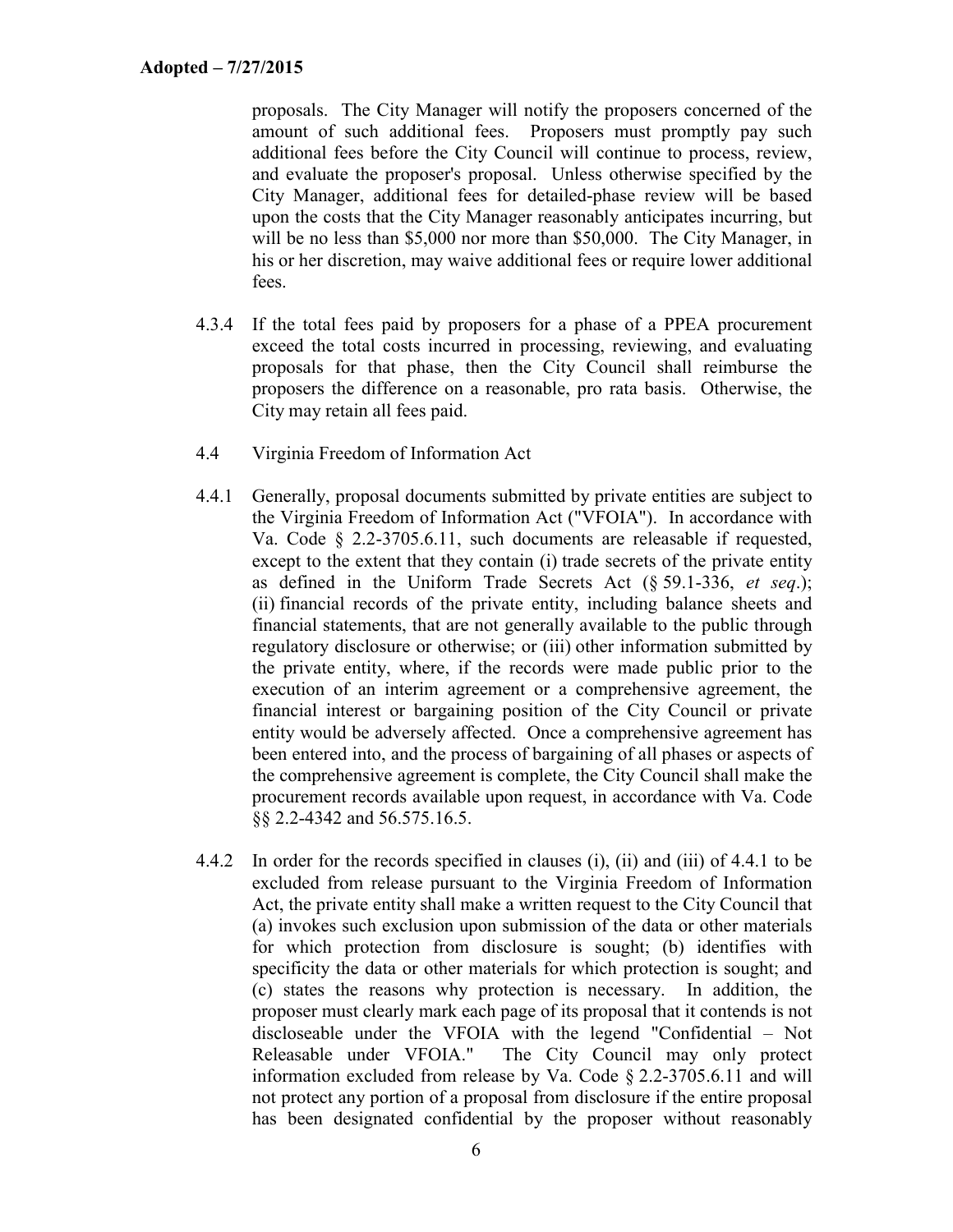differentiating between the proprietary and non-proprietary information contained therein.

- 4.4.3 The Purchasing Agent or City Manager shall determine whether a private entity's request to exclude documents from disclosure pursuant to 4.4.2 is necessary to protect the trade secrets or financial records of the private entity. To protect other records submitted by the private entity from disclosure, the Purchasing Agent or City Manager shall determine whether public disclosure prior to the execution of an interim agreement or a comprehensive agreement would adversely affect the financial interest or bargaining position of the City Council or private entity. The Purchasing Agent or City Manager shall make a written determination of the nature and scope of the protection to be afforded under these guidelines and the PPEA. Once a written determination is made by the Purchasing Agent or City Manager, the records afforded protection under 4.4.1 through 4.4.3 shall continue to be protected from disclosure when in the possession of the City and any affected jurisdiction to which such records are provided by the City.
- 4.4.4 Nothing in this 4.4 shall be construed to authorize the withholding of (a) procurement records as required by Va. Code §§ 56-573.1:1 or 56- 575.17; (b) information concerning the terms and conditions of any interim or comprehensive agreement, service contract, lease, partnership, or any agreement of any kind entered into by the City and the private entity; (c) information concerning the terms and conditions of any financing arrangement that involves the use of any public funds; or (d) information concerning the performance of any private entity developing or operating a qualifying project.
- 4.4.5 Once an agreement has been entered into, the City Council shall make the procurement records available upon request, in accordance with Va. Code §§ 56-575.1:1 and 56-575.17. However, the following, if properly designated by the private entity under this Section 4.4 as "Confidential-Not Releasable under VFOIA" are not considered procurement records: (i) trade secrets of the private entity as defined in the Uniform Trade Secrets Act, Va. Code §§ 59.1-336, et. seq.; or (ii) financial records, including balance sheets or financial statements of the private entity that are not generally available to the public through regulatory disclosure or otherwise. Further, costs estimates relating to a proposed procurement transaction prepared by or for the City Council shall not be made available for public inspection.
- 4.4.6 Any inspection of procurement records under these guidelines will be subject to reasonable restrictions to ensure the security and integrity of the records.
- 4.4.7 Subsection 56-575.4(G) of the PPEA imposes an obligation on the City and any affected jurisdiction to protect confidential proprietary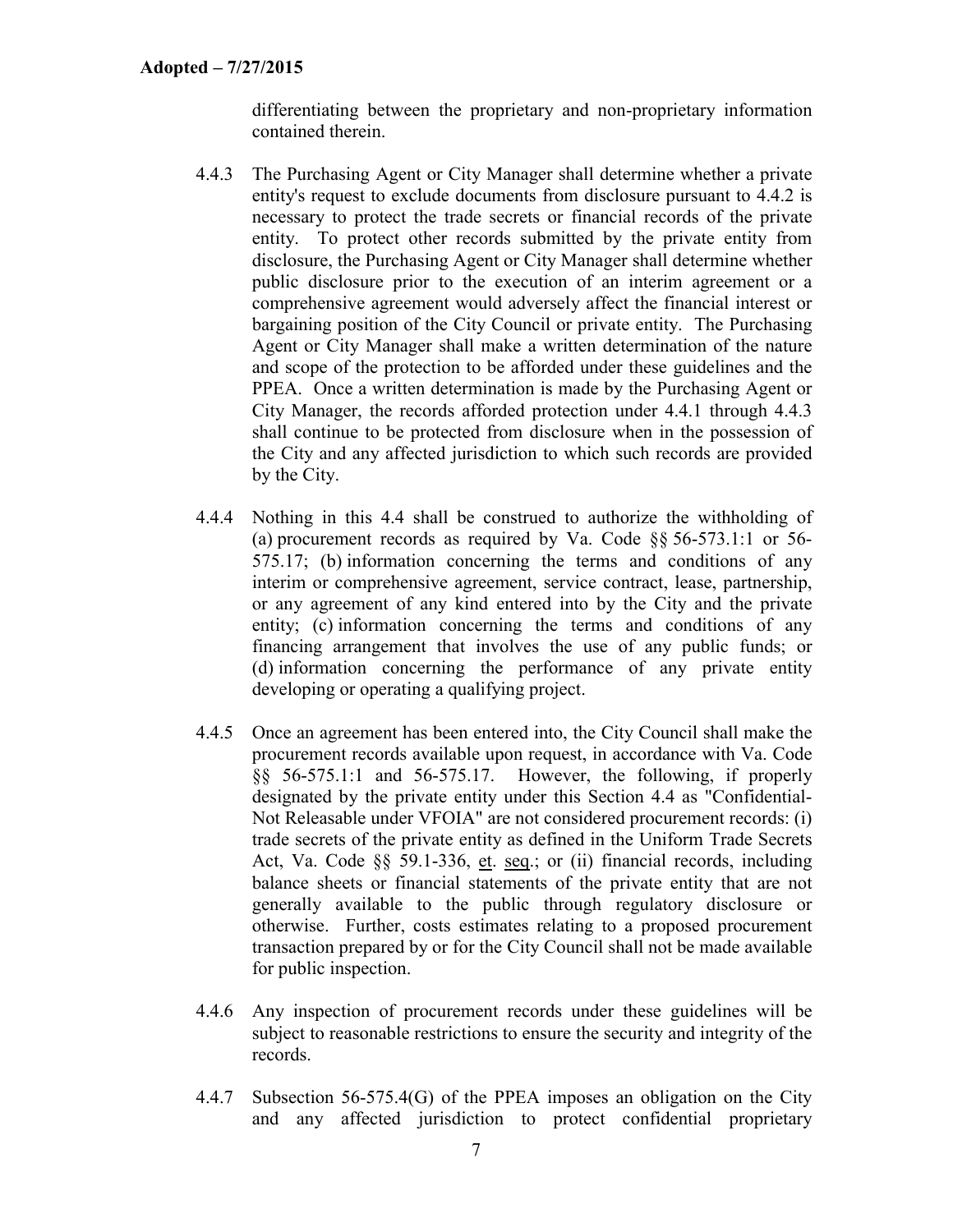information that is provided to it by a private entity pursuant to a proposal for a procurement under these guidelines if the private entity follows all the steps required by paragraph 4.4 of these guidelines to designate the information as confidential proprietary information excluded from disclosure under VFOIA, and if the information is, in fact, information that is properly exempt from release under VFOIA. The Purchasing Agent and City Manager shall take reasonable precautions to protect the confidentiality of such information from any disclosure beyond whatever disclosure is reasonably necessary for the City, other affected jurisdictions, staff, and outside consultants having a need to know the information to carry out the procurement. However, nothing contained herein shall constitute a waiver of sovereign immunity, a consent to suit, or a contractual undertaking, and it is a condition of submitting proposals that no cause of action, in contract or otherwise, shall arise against the City Council or City Government for any failure to maintain confidentiality of information.

- 4.4.8 Any information in a proposal that becomes incorporated into a Comprehensive Agreement or Interim Agreement with the proposer submitting it, such as by becoming an exhibit, shall become a public record releasable under VFOIA upon execution of the agreement.
- <span id="page-10-0"></span>4.5 Use of Public Funds

Virginia constitutional and statutory requirements as they apply to appropriation and expenditure of public funds apply to any interim or comprehensive agreement entered into under the PPEA. Accordingly, the processes and procedural requirements associated with the expenditure or obligation of public funds should be incorporated into planning for any PPEA project, and any PPEA procurement should comply with City fiscal policies. Virginia constitutional and statutory restrictions that apply to the City regarding expenditures of public funds shall be deemed to be incorporated into any "interim agreement" or "comprehensive agreement" into which the City Council enters pursuant to the PPEA and to condition the City Council's obligations thereunder.

<span id="page-10-1"></span>4.6 Applicability of Other Laws

Nothing in the PPEA shall affect the duty of the City Council or any of its officers, employees, or agents to comply with all other applicable law.

#### <span id="page-10-2"></span>**5. Solicited Bids/Proposals**

5.1 The City Council may invite bids or proposals from private entities to acquire, design, construct, improve, renovate, expand, equip, maintain or operate qualifying projects. The City Council may use a two-part process consisting of an initial conceptual phase and a detailed phase*.* The City Council will set forth in the solicitation the format and supporting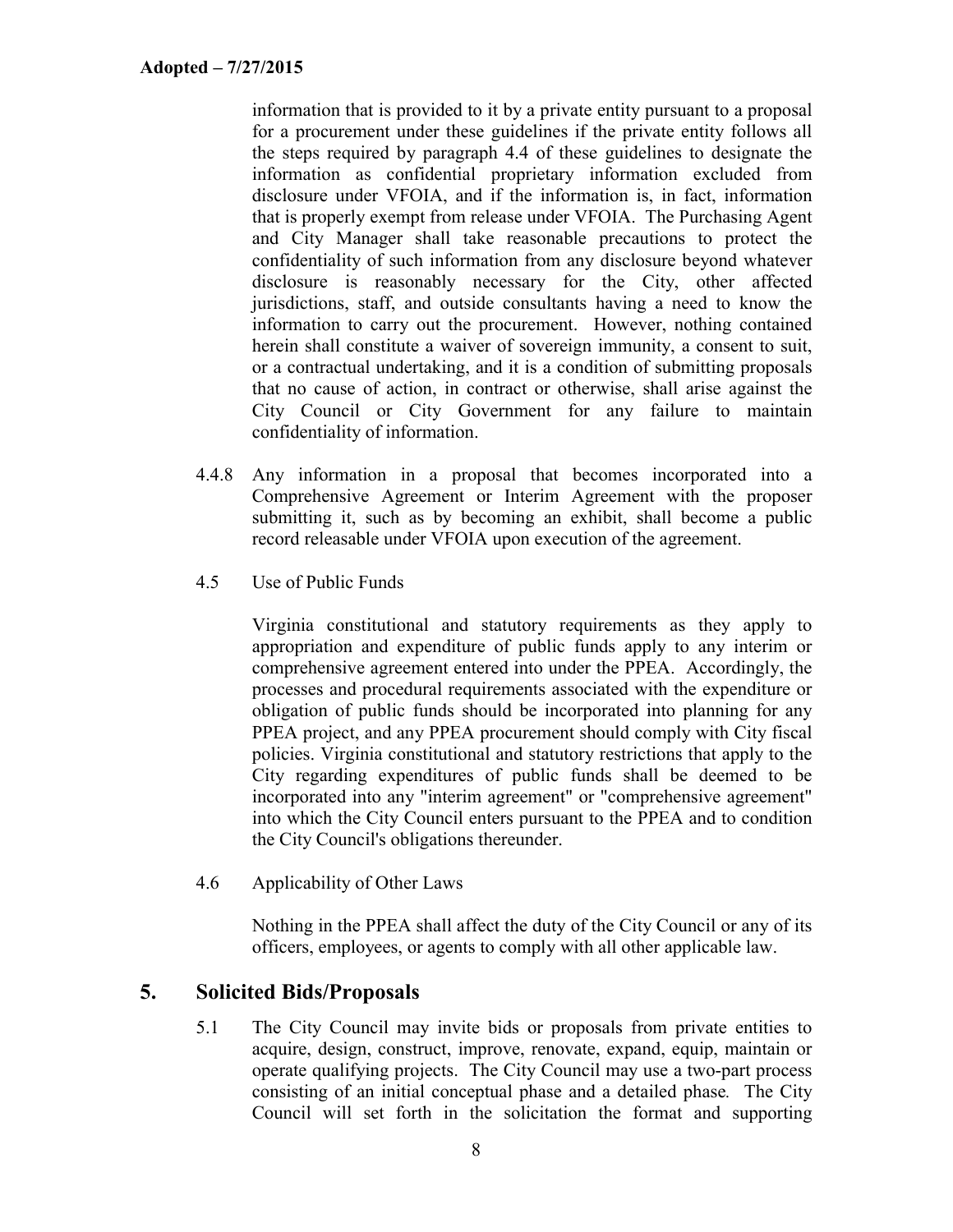information that is required to be submitted, consistent with the provisions of the PPEA and these guidelines.

- 5.2 Prior to inviting any bids or proposals, the City Council shall determine pursuant to Va. Code § 56-575.16 whether to use procedures consistent with competitive sealed bidding or competitive negotiation of other than professional services, and if using competitive negotiation, indicate the justification, consistent with the PPEA, for proceeding in that manner, and the evaluation criteria to be used to evaluate proposals.
- 5.3 The solicitation will specify, but not necessarily be limited to, information and documents that must accompany each proposal and the factors that will be used in evaluating the submitted proposals. The solicitation will be posted in such public areas as are normally used for posting of the City's notices, including the City's website. In addition, the solicitation shall be advertised in Virginia Business Opportunities and posted on the Commonwealth electronic procurement website. The solicitation will also contain or incorporate by reference other applicable terms and conditions, including any unique capabilities or qualifications that will be required of the private entities submitting proposals. Pre-proposal conferences may be held as deemed appropriate by the City Council.
- 5.4 Initial (conceptual) proposals received in response to a solicitation by the City shall be posted by the City within 10 business days after their acceptance by one of the following methods: (i) posting on the City's website of a summary of the proposals and the location where copies of the proposals are available for public inspection; or (ii) publication in a newspaper of general circulation where the qualifying project will be performed of a summary of the proposals and the location where copies of the proposals are available for public inspection. The City may, in its discretion, post proposals by other means, including without limitation, on the Virginia Department of General Service's web-based electronic procurement program, commonly known as eVa, or by other methods deemed appropriate by the City so as to provide maximum opportunity to the public to inspect the proposals.
- 5.5 Subject to exclusions from disclosure in 4.4., at least one copy of each of the proposals shall be made available for public inspection. Unless otherwise agreed by the City Council and the private entity submitting a proposal, portions of the proposal properly designated pursuant to 4.4 and containing trade secrets, financial records, or other records excluded from disclosure by Va. Code § 2.2-3705.6.11 and these guidelines shall not be made available for public inspection.
- 5.6 The City will receive comments from the public on any proposals. Comments should be in writing and directed to the Purchasing Agent. Comments will be accepted after the proposals have been received, and a public comment period of at least 30 days will be allowed before entry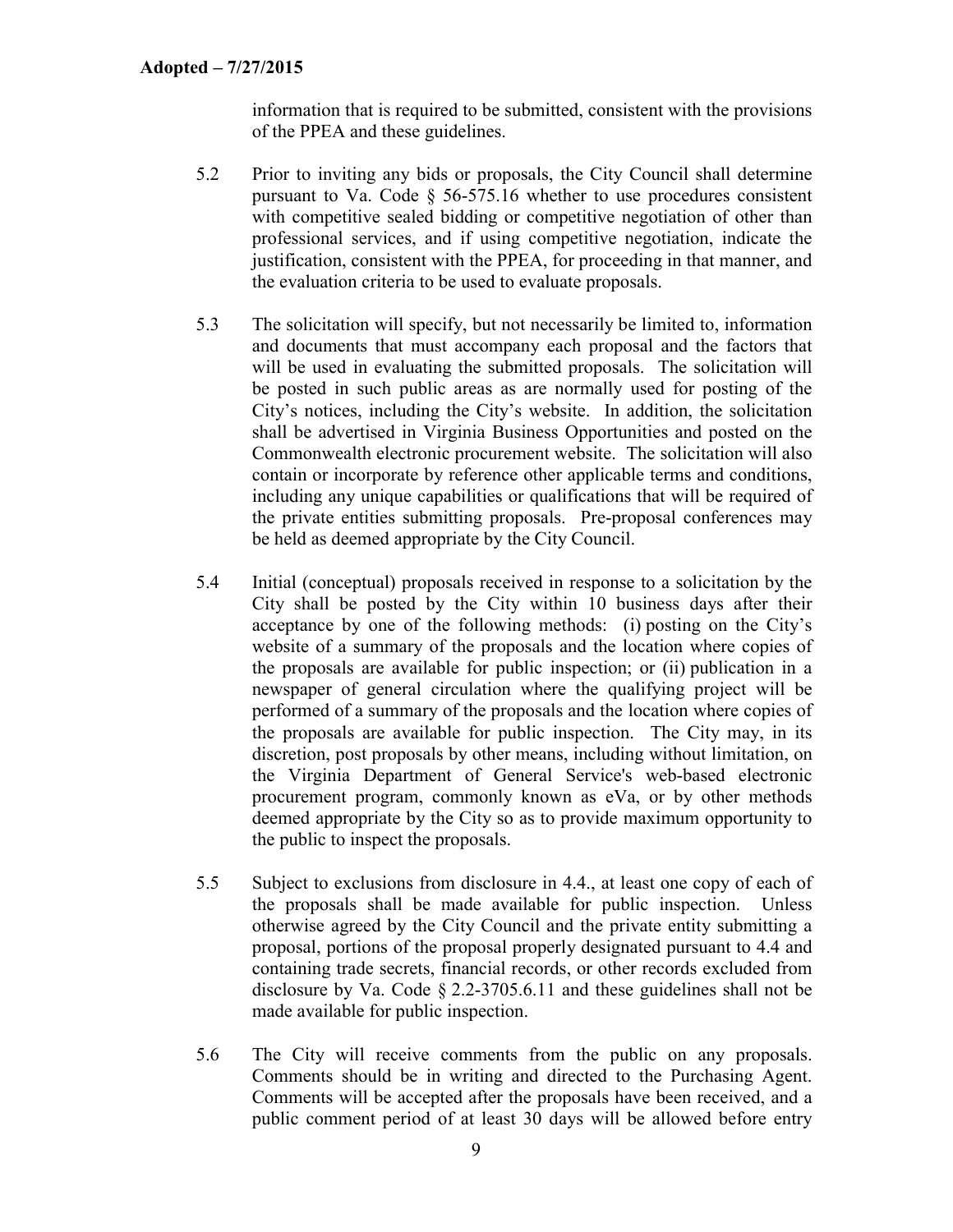into any interim agreement or comprehensive agreement. The City Council shall hold a public hearing or hearings on proposals at least 30 days prior to entering into an interim or comprehensive agreement.

### <span id="page-12-0"></span>**6. Unsolicited Proposals**

The PPEA permits the City to receive and evaluate unsolicited proposals from private entities to acquire, design, construct, improve, renovate, expand, equip, maintain, or operate a qualifying project. The City Council's general policy is to reserve acceptance of unsolicited proposals for cases of truly innovative ideas, because, in other cases, solicitation of proposals is more likely to achieve full and open competition.

The City Council may publicize its needs and may encourage or notify interested parties to submit proposals subject to the terms and conditions of the PPEA. When such proposals are received without issuance of a solicitation, the proposal shall be treated as an unsolicited proposal. Proposals received as a result of the City Council receiving an unsolicited proposal and then publishing a Notice of Receipt of Unsolicited Proposal will also be treated as unsolicited proposals.

To ensure the City receives the best value for any qualifying project, the City will seek and encourage competing unsolicited proposals.

- <span id="page-12-1"></span>6.1 Decision to Accept and Consider Unsolicited Proposal; Notice
- 6.1.1 Upon receipt of any unsolicited proposal or group of proposals and payment of any required fee by the proposer or proposers, the City Council will determine whether to accept the unsolicited proposal for publication of notice and conceptual-phase consideration. If the City Council determines not to accept the proposal and not to proceed to publication of notice and conceptual-phase consideration, the City Council will return the proposal, together with all fees and accompanying documentation, to the proposer.
- 6.1.2 If the City Council chooses to accept an unsolicited proposal for conceptual-phase consideration, the City Council shall:
	- 6.1.2.1 Determine whether to use procedures consistent with competitive sealed bidding or competitive negotiation of other than professional services consistent with Va. Code § 56-575.16, and if using competitive negotiation, indicate the justification, consistent with the PPEA and paragraph 10 of these guidelines, for proceeding in that manner, and the evaluation criteria to be used to evaluate the unsolicited proposal and competing unsolicited proposals;
	- 6.1.2.2 Determine what if any conditions that the City Council will authorize the City Manager or Purchasing Agent to place upon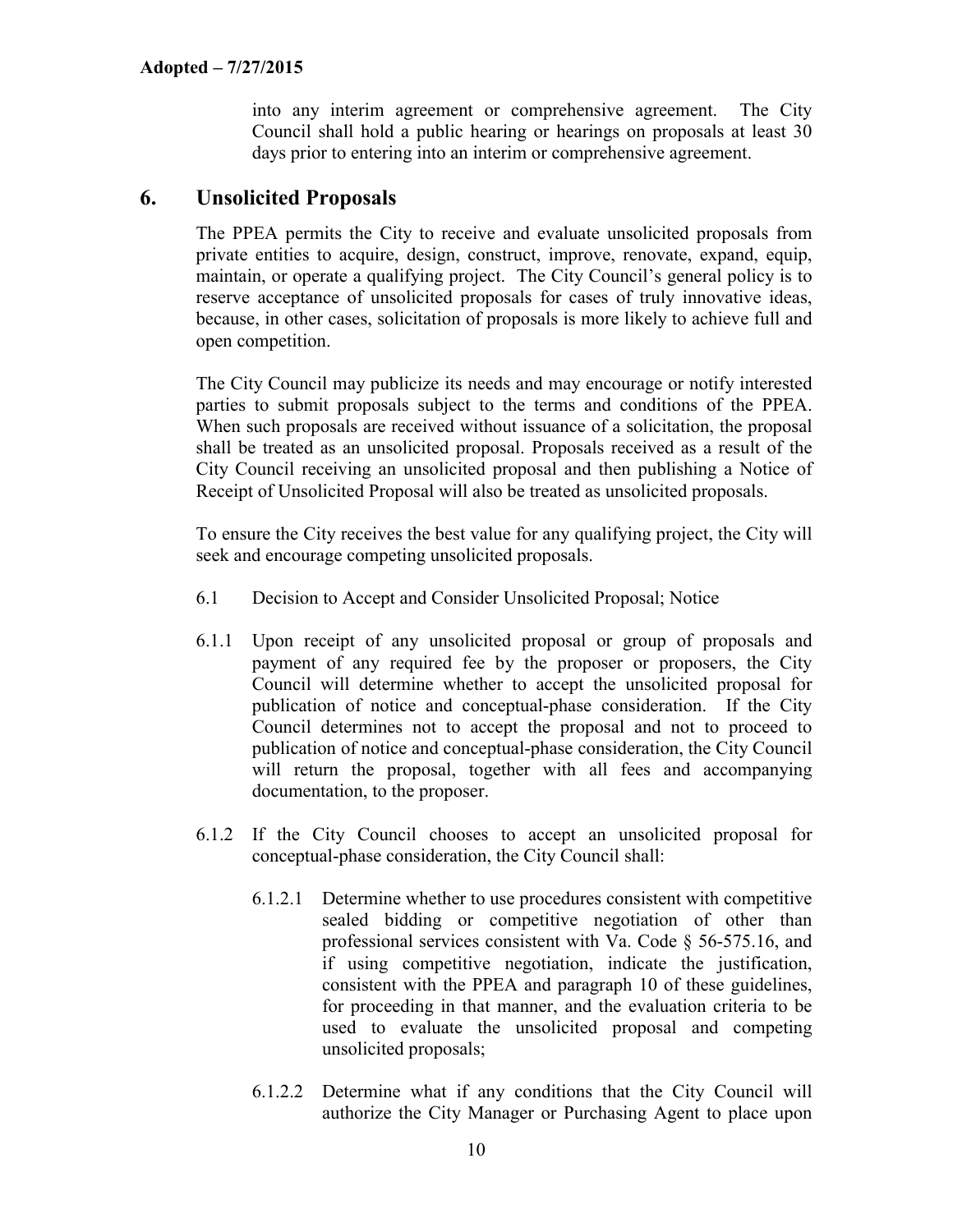the proposer and any competing proposers beyond those contained in these guidelines for going forward with the unsolicited proposal and for receiving competing unsolicited proposals;

- 6.1.2.3 Have the Purchasing Agent or City Manager (i) prepare a short document entitled "Notice of Receipt of Unsolicited Proposal" for purposes of publication, and (ii) prepare a lengthier document entitled "Receipt of Unsolicited PPEA Proposal and Solicitation of Competing Proposals" that will not be published but will be available upon request.
	- a. The Notice of the Receipt of Unsolicited Proposal shall state that the City Council (i) has received and accepted an unsolicited proposal under the PPEA, (ii) intends to evaluate the proposal, (iii) may negotiate an interim agreement or a comprehensive agreement with the proposer based on the proposal, and (iv) will accept for simultaneous consideration any competing proposals that comply with these guidelines and the PPEA. The notice shall include a brief summary of the proposal and state the location where the proposal is available for public inspection. The notice shall indicate that conditions have been imposed upon proposers for proceeding to the initial conceptual phase and inform them how to obtain the Receipt of Unsolicited PPEA Proposal and Solicitation of Competing Proposals containing the conditions and evaluation criteria for the procurement.
	- b. Within 10 business days of acceptance of the unsolicited proposal, the Purchasing Agent or City Manager shall post the Notice of Receipt of Unsolicited Proposal in a public area regularly used by the City for posting of public notices and on the City's web site for a period of not less than 45 days. The Purchasing Agent or City Manager shall also publish the same notice at least once in one or more newspapers or periodicals of general circulation to notify the public and any persons that may be interested in submitting competing unsolicited proposals, with the first such publication to occur at least 45 days before competing proposals are due. In addition, the notice shall be advertised in *Virginia Business Opportunities* and posted on the Commonwealth's electronic procurement website at least 45 days before competing proposals are due. Competing proposals may be submitted to the Purchasing Agent during the period specified in the notice following the publication required above.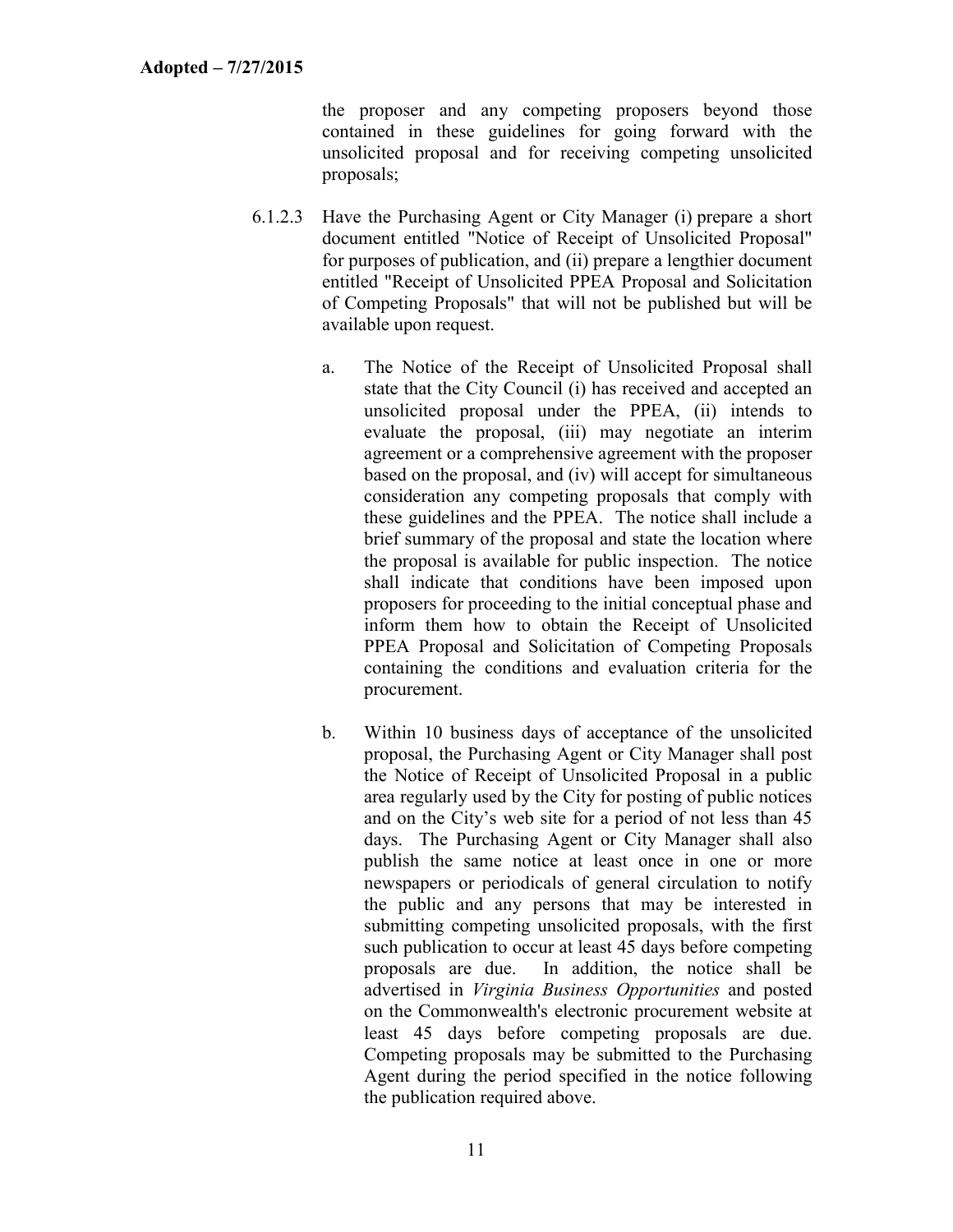- c. The Receipt of Unsolicited PPEA Proposal and Solicitation of Competing Proposals shall contain the following information and shall be provided to prospective competing offerors and members of the public on request:
	- (i) The instructions, terms and conditions applicable to the procurement;
	- (ii) A summary of the project proposed in the unsolicited proposal that is more detailed than the summary in the Notice of Receipt of unsolicited proposals.
	- (iii) The evaluation criteria to be used for the procurement (which should be approved by the City Council);
	- (iv) Instructions for obtaining any portions of the unsolicited proposal that are releasable; and
	- (v) Such other instructions and information as the Purchasing Agent or City Manager deems reasonable and desirable.
- d. Copies of unsolicited proposals are available to the public, upon request, pursuant to the Virginia Freedom of Information Act ("VFOIA"), except as exempted from release under the PPEA and VFOIA.
- <span id="page-14-0"></span>6.2 Competing Proposals

Competing proposals shall be posted by the City Council within 10 business days after their receipt by one of the following methods: (i) posting on the City's website of a summary of the proposals and the location where copies of the proposals are available for public inspection; or (ii) publication in a newspaper of general circulation in the City or other jurisdiction where the qualifying project will be performed of a summary of the proposals and the location where copies of the proposals are available for public inspection. In addition, the City Council may, in its discretion, post proposals by other means, including without limitation, on the Virginia Department of General Service's web-based electronic procurement program commonly known as eVa, or by other methods deemed appropriate by the City Manager so as to provide maximum opportunity to the public to inspect the proposals.

<span id="page-14-1"></span>6.3 Availability of Proposals for Public Inspection

Subject to exclusions from disclosure in 4.4., at least one copy of each of the proposals shall be made available for public inspection. Unless otherwise agreed by the City and the private entity submitting a proposal,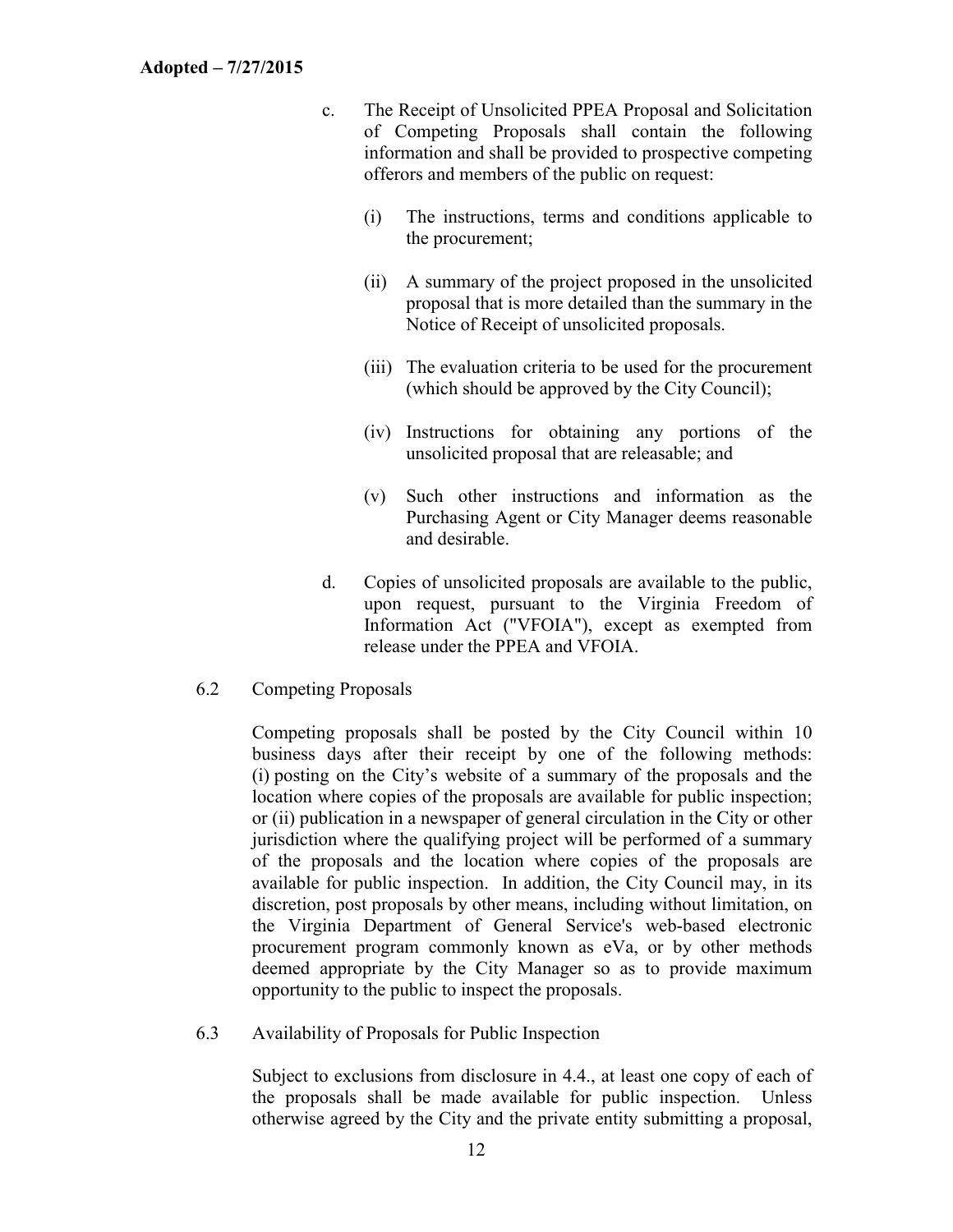portions of the proposal properly designated pursuant to 4.4 and containing trade secrets, financial records, or other records excluded from disclosure by Va. Code 2.2-3705.6.11 shall not be made available for public inspection.

- <span id="page-15-0"></span>6.4 Initial Review at the Conceptual Stage
- 6.4.1 Only proposals complying with the requirements of the PPEA that contain sufficient information for a meaningful evaluation and that are provided in an appropriate format will be considered by the City Council for further review at the conceptual stage. Content and format requirements for proposals at the conceptual stage are found at Section 7.1.
- 6.4.2 After reviewing the original proposal and any competing unsolicited proposals submitted during the notice period, the City Council may determine:
	- 6.4.2.1 Not to proceed further with any proposal,
	- 6.4.2.2 To proceed to the detailed phase of review with the original proposal,
	- 6.4.2.3 To proceed to the detailed phase with a competing proposal, or
	- 6.4.2.4 To proceed to the detailed phase with multiple proposals.

However, the City Council may not proceed to the detailed phase with only one proposal unless it has determined in writing that only one proposer is qualified or that the only proposer to be considered is clearly more highly qualified than any other proposer.

<span id="page-15-1"></span>6.5 Receipt of Public Comments/Hearings

The City will receive comments from the public on any proposals, both unsolicited and competing. Comments should be in writing and directed to the Purchasing Agent. Comments will be accepted after the proposals have been received and a public comment period of at least 30 days will be allowed before entry into any interim agreement or comprehensive agreement. The City Council shall hold a public hearing or hearings on proposals at least 30 days prior to entering into an interim or comprehensive agreement.

#### <span id="page-15-2"></span>**7. Proposal Preparation and Submission**

<span id="page-15-3"></span>7.1 Proposal Content and Format for Submissions at the Conceptual Stage (Solicited, Unsolicited and Competing Proposals)

The City Council may generally require that proposals at the conceptual stage contain information in the following areas: (1) qualifications and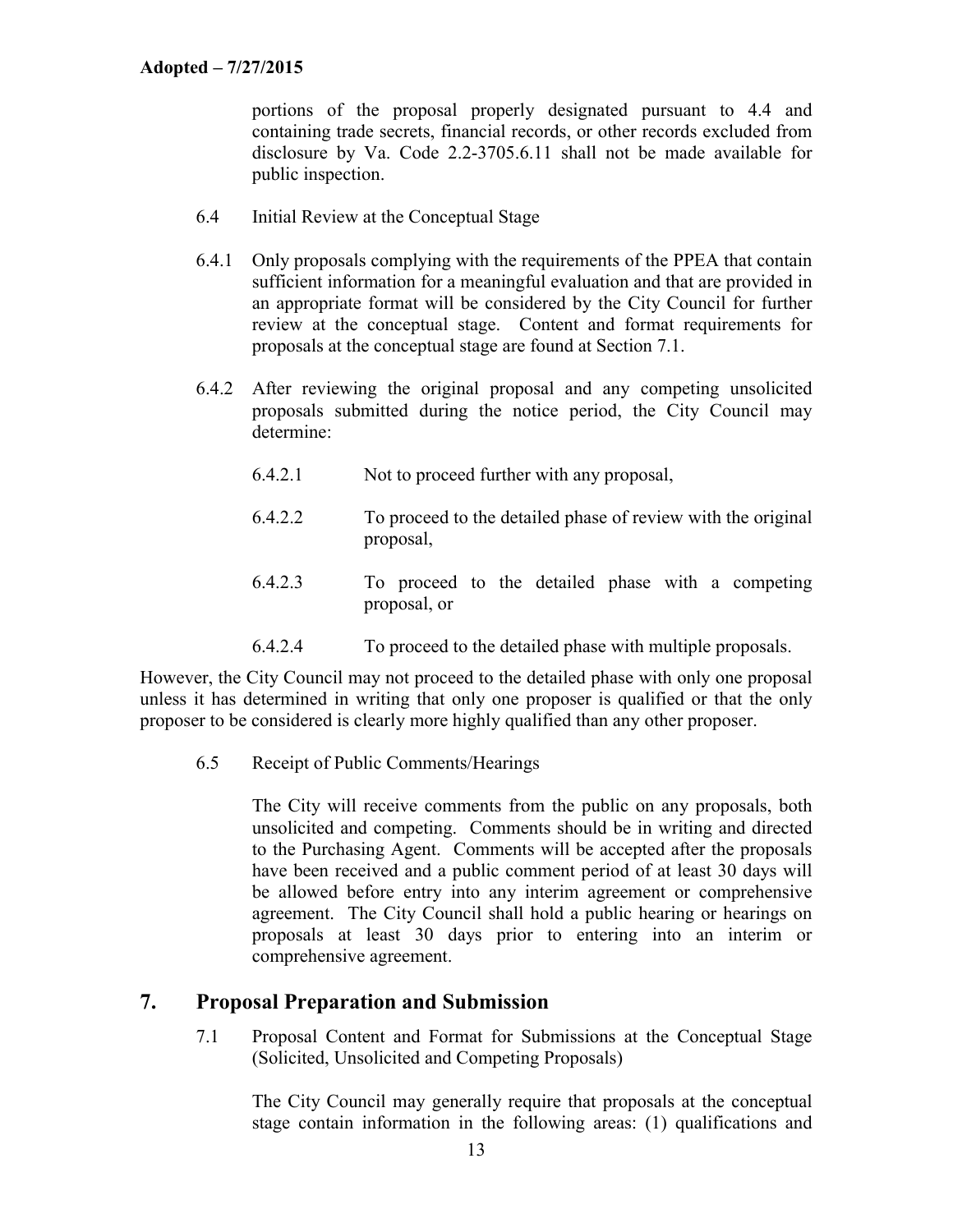experience, (2) project characteristics, (3) project financing, but only if public financing is unavailable or potentially less advantageous, (4) project benefit and compatibility, and (5) any additional information as the City Council may reasonably request. Conceptual-phase proposals should include an executive summary of the proposal at the beginning of the proposal. An unsolicited proposal shall include an executive summary not designated as "Confidential-Not Releasable under VFOIA" that describes the proposed qualifying project sufficiently so that potential competitors can reasonably formulate meaningful competing proposals from a review of the summary and publicly-available information. Unless otherwise indicated in the solicitation or Receipt of Unsolicited PPEA Proposal and Solicitation of Competing Proposals, as applicable, conceptual-phase proposals should contain the information in the format indicated below in paragraphs 7.1.1 through 7.1.5. Solicitations may require project-specific content and format that differs from these general requirements, in the City Manager's discretion.

- 7.1.1 Qualifications and Experience
	- 7.1.1.1 Identify the legal structure of the private entity making the proposal. Identify the organizational structure for the project, the management approach, and how each participant in the structure fits into the overall team. If the private entity that would be signing any comprehensive agreement would be a corporation, limited liability company, limited partnership, or an entity formed especially for the project, and if the proposer is relying at all on the past experience, name, or financial statements of any other person or entity to show the private entities' capabilities and responsibility, state what guaranty of performance will be provided by such other persons or entities.
	- 7.1.1.2 Describe the experience of the entities making the proposal, the key principals and project managers involved in the proposed project including experience with projects of comparable size and complexity, including prior experience bringing similar projects to completion on budget and in compliance with design, land use, service and other standards. Describe past safety performance and current safety capabilities. Describe the past technical performance history on recent projects of comparable size and complexity, including disclosure of any legal claims relating to such projects. Describe the length of time in business, business experience, public sector experience, and other engagements. Include the identity of any firms that will provide design, construction and completion guarantees and warranties, and a description of such guarantees and warranties.
	- 7.1.1.3 For each firm or major subcontractor that will be utilized in the project, provide a statement listing the firm's prior projects and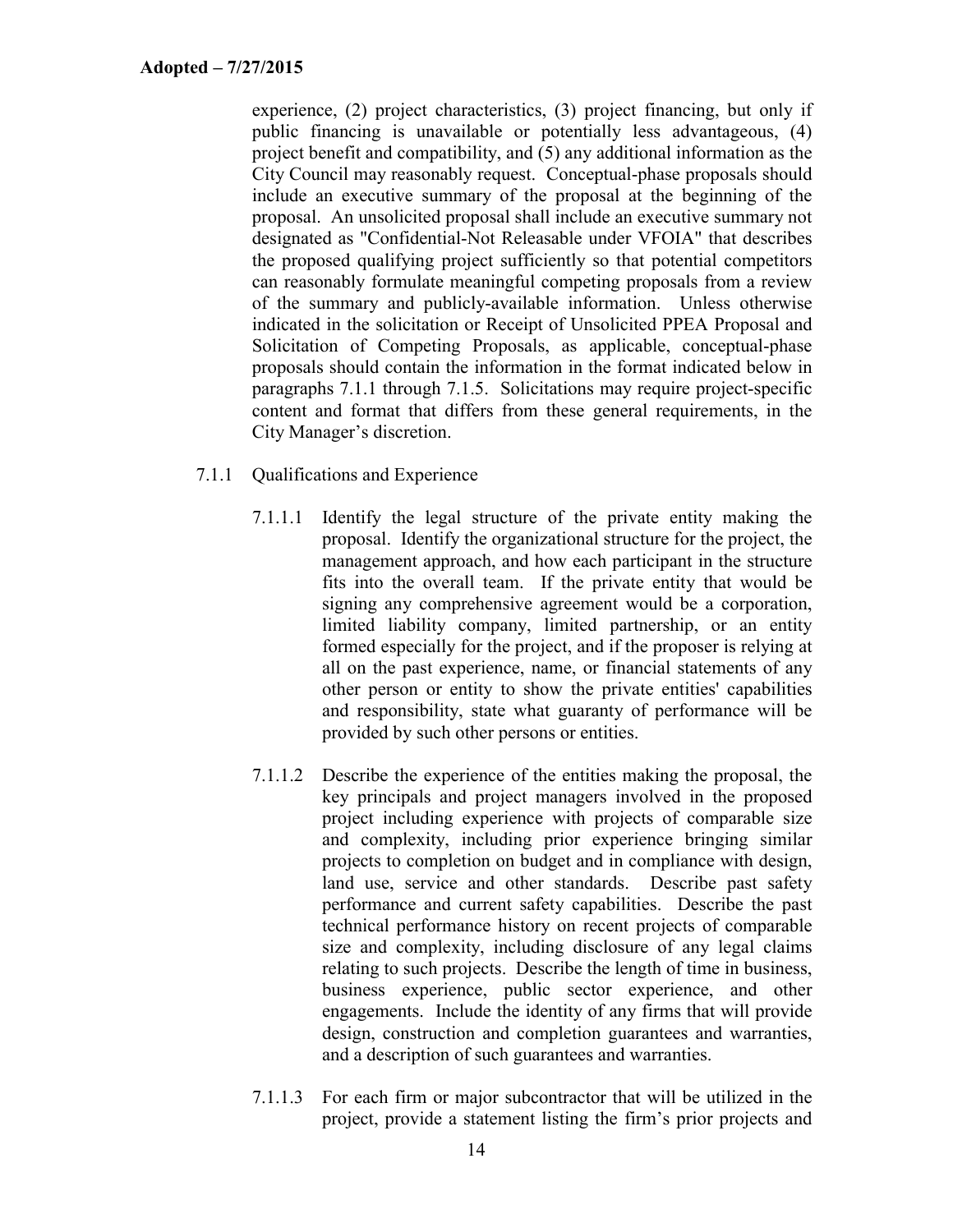clients for the past 3 years and contact information for same (name, address, telephone number, e-mail address). If a firm has worked on more than ten (10) projects during this period, it may limit its prior project list to ten (10), but shall first include all projects similar in scope and size to the proposed project and, second, it shall include as many of its most recent projects as possible. Each firm or major subcontractor shall be required to submit all performance evaluation reports or other documents, which are in its possession evaluating the firm's performance during the preceding three years in terms of cost, quality, schedule maintenance, claims, change orders, lawsuits, safety and other matters relevant to the successful project development, operation, and completion.

- 7.1.1.4 Provide the names, prior experience, addresses, telephone numbers and e-mail addresses of persons within the firm or who will be directly involved in the project or who may be contacted for further information.
- 7.1.1.5 Provide the current or most recent financial statements of the firm (audited financial statements to the extent available), and if the firm is a joint venture, limited liability company, partnership or entity formed specifically for this project, provide financial statements (audited if available) for the firm's principal venturers, members, partners, or stockholders that show that the firm or its constituents have appropriate financial resources and operating histories for the project.
- 7.1.1.6 Identify any persons known to the proposer who would be obligated to disqualify themselves from participation in any transaction arising from or in connection to the project pursuant to The Virginia State and Local Government Conflict of Interest Act, Chapter 31 (Va. Code § 2.2-3100, et seq.).
- 7.1.1.7 Identify the proposed plan for obtaining sufficient numbers of qualified workers in all trades or crafts required for the project.
- 7.1.1.8 For each firm or major subcontractor that will perform construction and/or design activities, provide an accurately completed Commonwealth of Virginia Department of General Services (DGS) Form 30-168.
- 7.1.1.9 Describe efforts to facilitate participation of small businesses and businesses owned by women and minorities and the success of those efforts for the project.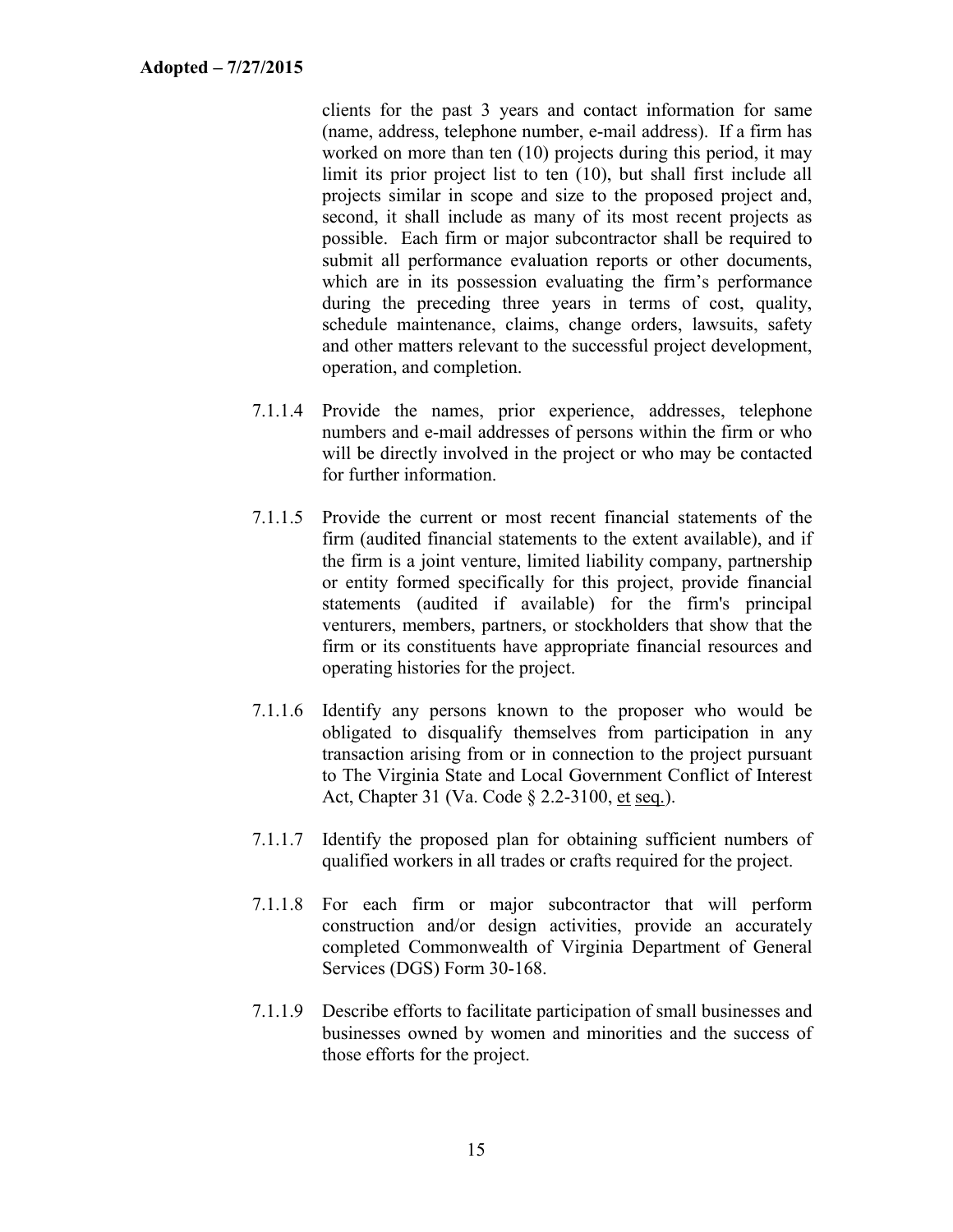#### 7.1.2 Project Characteristics

- 7.1.2.1 Provide a description of the project, including the conceptual design. Describe the proposed project in sufficient detail so that type and intent of the project, the location, and the communities that may be affected are clearly identified.
- 7.1.2.2 Identify and fully describe any work to be performed by the City or any other public entity.
- 7.1.2.3 Include a list of all federal, state and local permits and approvals required for the project and a schedule for obtaining such permits and approvals.
- 7.1.2.4 Identify any anticipated adverse social, economic, environmental and transportation impacts of the project measured against the City's or other affected jurisdiction's comprehensive land use plan and applicable ordinances and design standards. Specify the strategies or actions to mitigate known impacts of the project. Indicate if an environmental and archaeological assessment have been completed.
- 7.1.2.5 Identify the projected positive social, economic, environmental and transportation impacts of the project measured against the City's or other affected jurisdiction's comprehensive land use plan and applicable ordinances and design standards.
- 7.1.2.6 Identify the proposed schedule for the work on the project, including sufficient time for the City Council's review and the estimated time for completion.
- 7.1.2.7 Identify contingency plans for addressing public needs in the event that all or some of the project is not completed according to projected schedule.
- 7.1.2.8 Propose allocation of risk and liability, and assurances for timely completion of the project.
- 7.1.2.9 State assumptions related to ownership, legal liability, law enforcement and operation of the project and the existence of any restrictions on the City's use of the project.
- 7.1.2.10 Provide information relative to phased openings of the proposed project.
- 7.1.2.11 Describe any architectural, building, engineering, or other applicable standards that the proposed project will meet.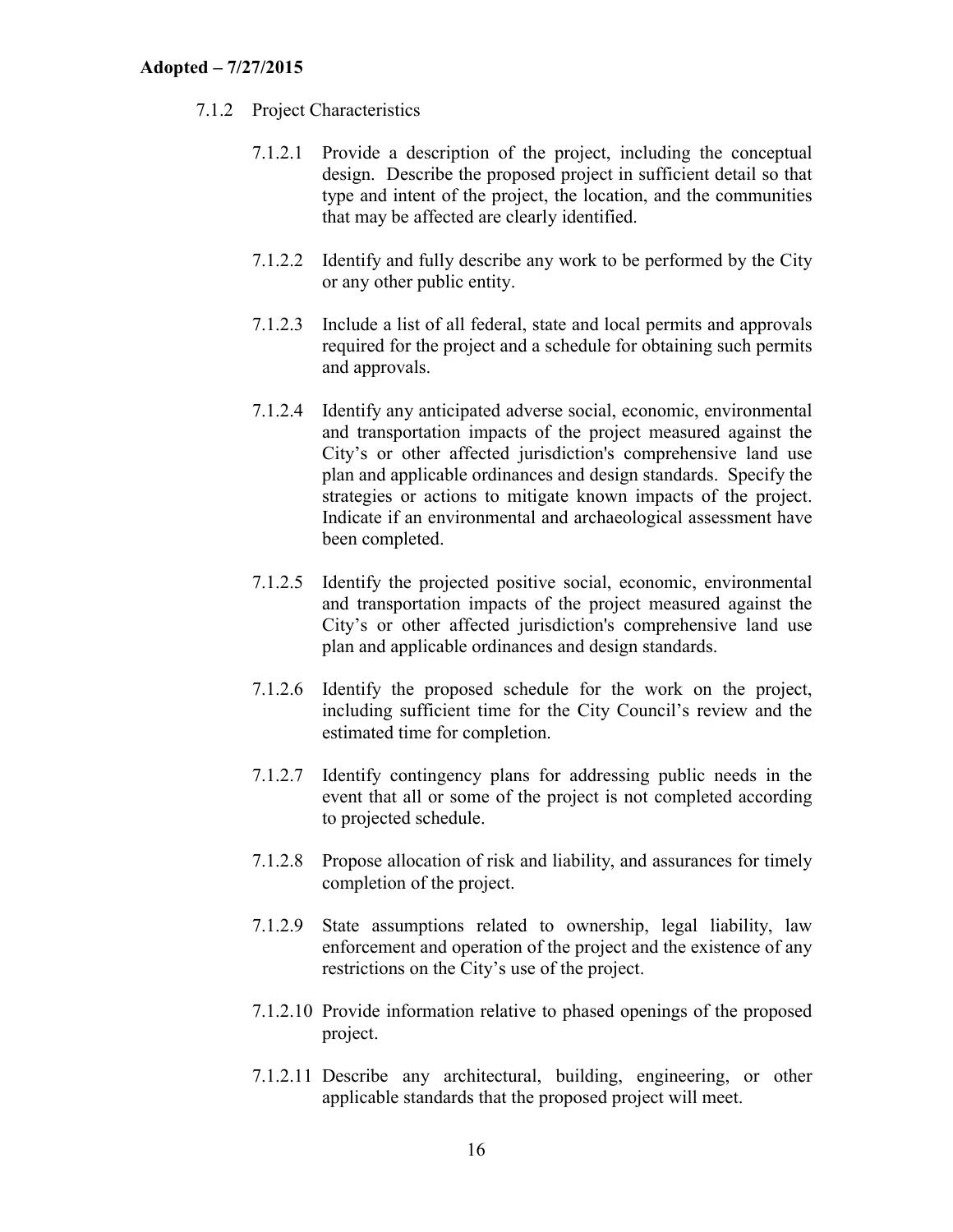#### 7.1.3 Project Financing

- 7.1.3.1 Provide a preliminary estimate and estimating methodology of the cost of the work by phase, segment (e.g., design, construction, and operation), or both.
- 7.1.3.2 Submit a plan for the development, financing and operation of the project showing the anticipated schedule on which funds will be required. Describe the anticipated costs of and proposed sources and uses for such funds, including any anticipated debt service costs. The operational plan should include appropriate staffing levels and associated costs based upon the City's adopted operational standards. Include any supporting due diligence studies, analyses, or reports.
- 7.1.3.3 Include a list and discussion of assumptions underlying all major elements of the plan. Assumptions should include all fees associated with financing given the recommended financing approach, including but not limited to, underwriter's discount, placement agent, legal, rating agency, consultants, feasibility study and other related fees. A complete discussion of interest rate assumptions should be included given current market conditions. Any ongoing operational fees should also be disclosed, as well as any assumptions with regard to increases in such fees and escalator provision to be required in the Comprehensive Agreement.
- 7.1.3.4 Identify the proposed risk factors and methods for dealing with these factors. Describe methods and remedies associated with any financial default.
- 7.1.3.5 Identify any local, state or federal resources that the proposer contemplates requesting for the project along with an anticipated schedule of resource requirements. Describe the total commitment, if any, expected from governmental sources and the timing of any anticipated commitment, both one-time and ongoing.
- 7.1.3.6 Clearly describe the underlying support and commitment required by the City under your recommended plan of finance. Include your expectation with regard to the City providing its general obligation or moral obligation backing.
- 7.1.3.7 Identify any dedicated revenue, source or proposed debt or equity investment on behalf of the private entity submitting the proposal.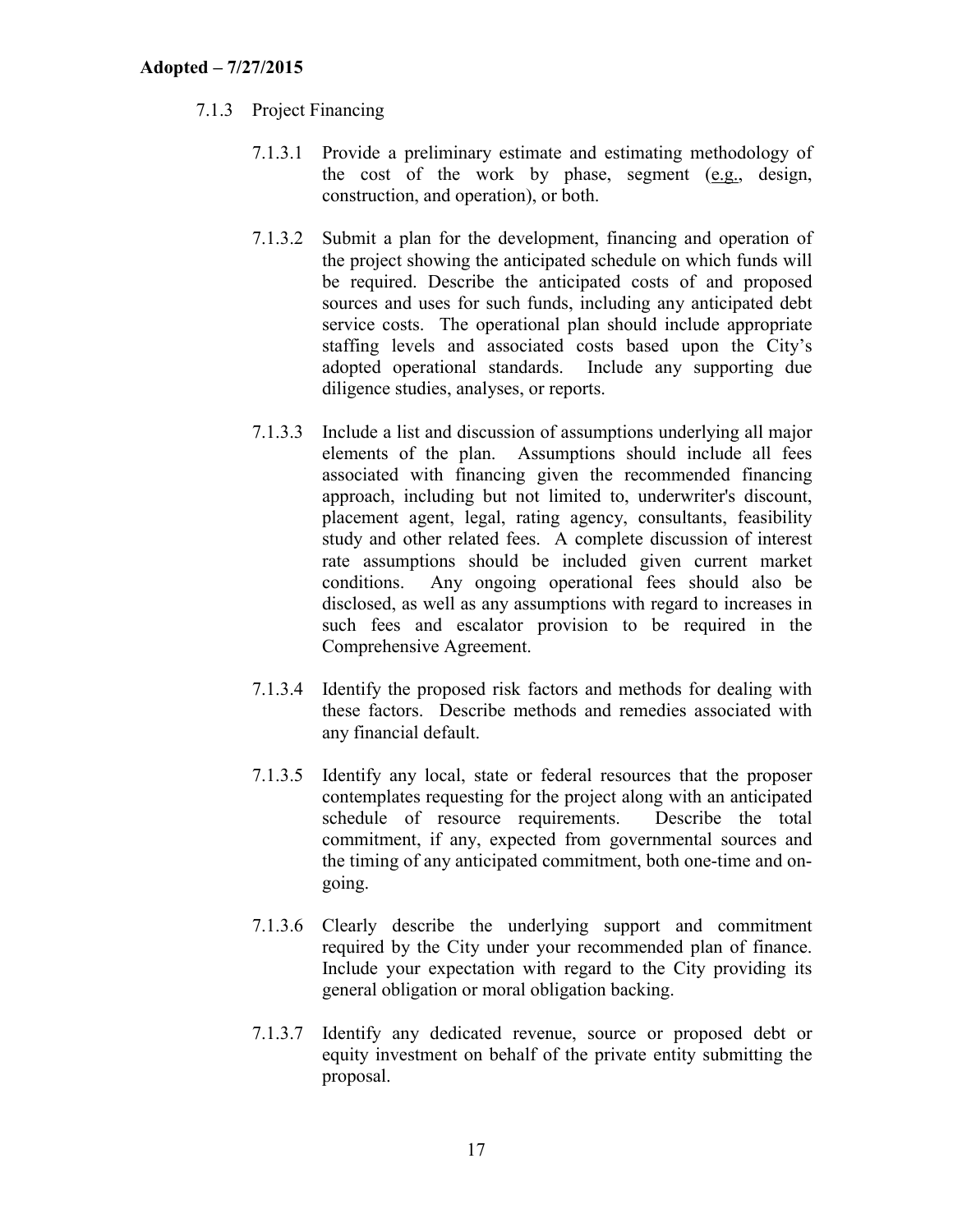- 7.1.4 Project Benefit and Compatibility
	- 7.1.4.1 Identify community benefits, including the economic impact the project will have on the local community in terms of amount of tax revenue to be generated for the City, or other affected jurisdiction, the number jobs generated for area residents and level of pay and fringe benefits of such jobs, and the number and value of subcontracts generated for area subcontractors.
	- 7.1.4.2 Identify any anticipated public support or opposition, as well as any anticipated government support or opposition (including that in any affected jurisdiction), for the project.
	- 7.1.4.3 Explain the strategy and plans, including the anticipated timeline that will be carried out to involve and inform the general public, business community, and governmental agencies in areas affected by the project.
	- 7.1.4.4 Describe any anticipated significant benefits to the community, including anticipated benefits to the economic, social, environmental, transportation, Comprehensive Plan, etc., and whether the project is critical to attracting or maintaining competitive industries and businesses to the City, or other affected jurisdiction.
	- 7.1.4.5 Describe the project's compatibility with the City's, and/or affected jurisdiction's local comprehensive plan (including related environmental, land use and facility standards ordinances, where applicable), infrastructure development plans, transportation plans, the capital improvements plan and capital budget or other government spending plan.
- 7.1.5 Any additional information as the City Manager or Purchasing Agent may reasonably request
- <span id="page-20-0"></span>7.2 Proposal Content and Format for Submissions at the Detailed Stage

If the City Council decides to proceed to the detailed phase of review with one or more proposals, the following information, along with an executive summary of the proposal at its beginning, should be provided by the private entity unless waived by the Purchasing Agent or City Manager:

- 7.2.1 A topographical map (1:2,000 or other appropriate scale) depicting the location of the proposed project.
- 7.2.2 Conceptual site plan indicating proposed location and configuration of the project on the proposed site;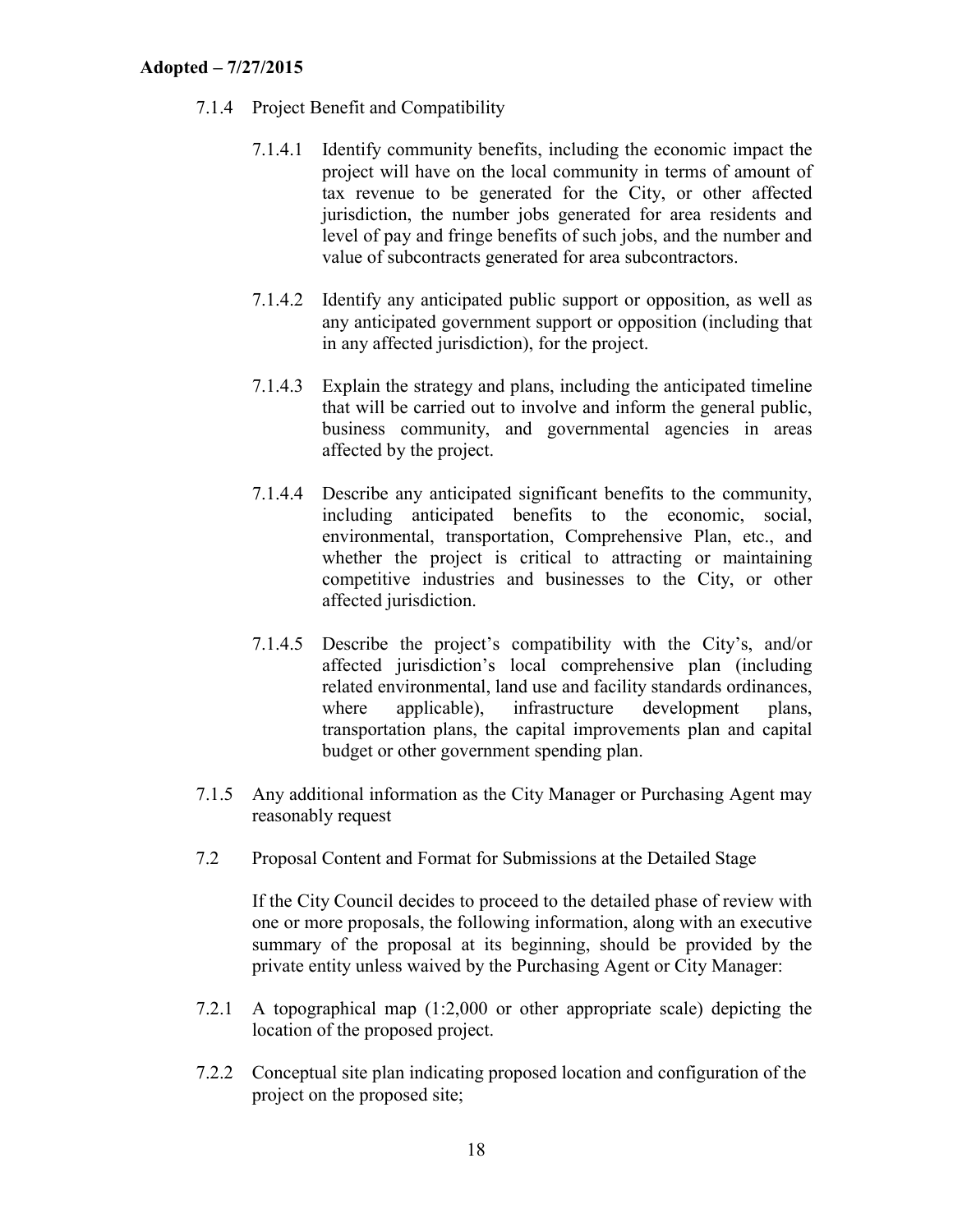- 7.2.3 Conceptual (single line) plans and elevations depicting the general scope, appearance and configuration of the proposed project;
- 7.2.4 Detailed description of the proposed participation, use and financial involvement of the City Council or other public entity. Include the proposed terms and conditions for the project,
- 7.2.5 A list of public utility facilities, if any, that will be crossed by the qualifying project and a statement of the plans of the proposer to accommodate such crossings.
- 7.2.6 Information relating to the current plans for development of facilities that are similar to the qualifying project being proposed by the private entity in any affected jurisdiction;
- 7.2.7 A statement and strategy setting out the plans for securing all necessary property and/or easements. The statement must include the names and addresses, if known, of the current owners of the subject property as well as a list of any property the proposer intends to request the City Council or affected jurisdiction to condemn.
- 7.2.8 A detailed listing of all firms, along with their relevant experience and abilities, that will provide specific design, construction and completion guarantees and warranties, and a brief description of such guarantees and warranties along with a record of any prior defaults for performance.
- 7.2.9 A total life-cycle cost, including maintenance, specifying methodology and assumptions of the project or projects including major building systems (e.g., electrical, mechanical, etc.), and the proposed project start date. Include anticipated commitment of all parties; equity, debt, and other financing mechanisms; and a schedule of project revenues and project costs. The life-cycle cost analysis should include, but not be limited to, a detailed analysis of the projected return, rate of return, or both, expected useful life of facility and estimated annual operating expenses using the City Council's adopted service levels and standards.
- 7.2.10 A detailed discussion of assumptions about user fees or rates, lease payments and other service payments, and the methodology and circumstances for changes, and usage of the projects over the useful life of the projects.
- 7.2.11 Identification of any known government support or opposition, or general public support or opposition for the project or financing thereof. Government or public support should be demonstrated through resolution of official bodies, minutes of meetings, letters, or other official communications.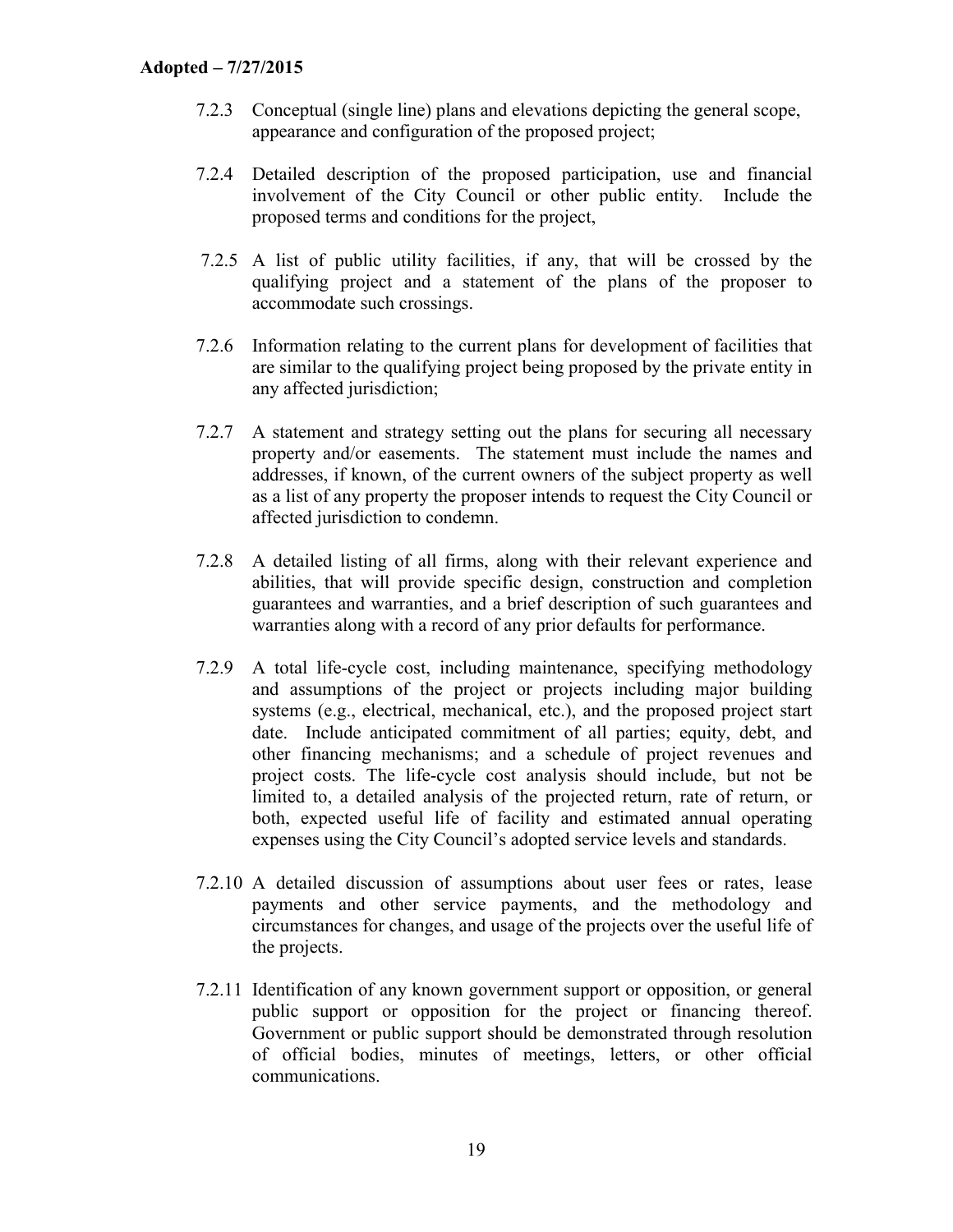- 7.2.12 Demonstration of consistency with appropriate City, and/or affected jurisdiction comprehensive plans (including related environmental, land use and facility standards ordinances, where applicable), infrastructure development plans, transportation plans, the capital improvement plan and capital budget, or indication of the steps required for acceptance into such plans.
- 7.2.13 Explanation of how the proposed project would impact the City's, or other affected jurisdictions' development plans.
- 7.2.14 Description of an ongoing performance evaluation system or database to track key performance criteria, including but not limited to, schedule, cash management, quality, worker safety, change orders, and legal compliance.
- 7.2.15 Identification of any known conflicts of interest or other factors that may impact the City Council's consideration of the proposal, including the identification of any persons known to the proposer who would be obligated to disqualify themselves from participation in any transaction arising from or in connection to the project pursuant to The Virginia State and Local Government Conflict of Interest Act, Chapter 31 (Va. Code § 2.2-3100, et seq.).
- 7.2.16 Acknowledge conformance with Sections 2.2–4367 through 2.2-4377 of the Code of Virginia, the Ethics in Public Contracting Act.
- 7.2.17 Additional material and information as the City Manager or Purchasing Agent may reasonably request.

## <span id="page-22-0"></span>**8. Proposal Evaluation And Selection Criteria**

<span id="page-22-1"></span>8.1 Manner of Evaluation and Use of Outside Professionals

Unless the City Council directs a different manner of evaluation in writing, evaluations of proposals shall be by such persons or group or committee of persons as the City Manager or Purchasing Agent may designate, subject to such review as the City Council may direct. Evaluations of proposals shall include, without limitation, analysis of the proposals' specifics, advantages, disadvantages, long-term costs, and short-term costs, using the evaluation criteria specified for the procurement. The City Council shall engage the services of qualified professionals not employed by the City, which may include an architect, professional engineer, certified public accountant, or other consultant, to provide an independent analysis as part of the evaluation. Notwithstanding the preceding sentence, if the City Council determines that such analysis of proposals will be performed by City, the City Council need not engage such an outside professional.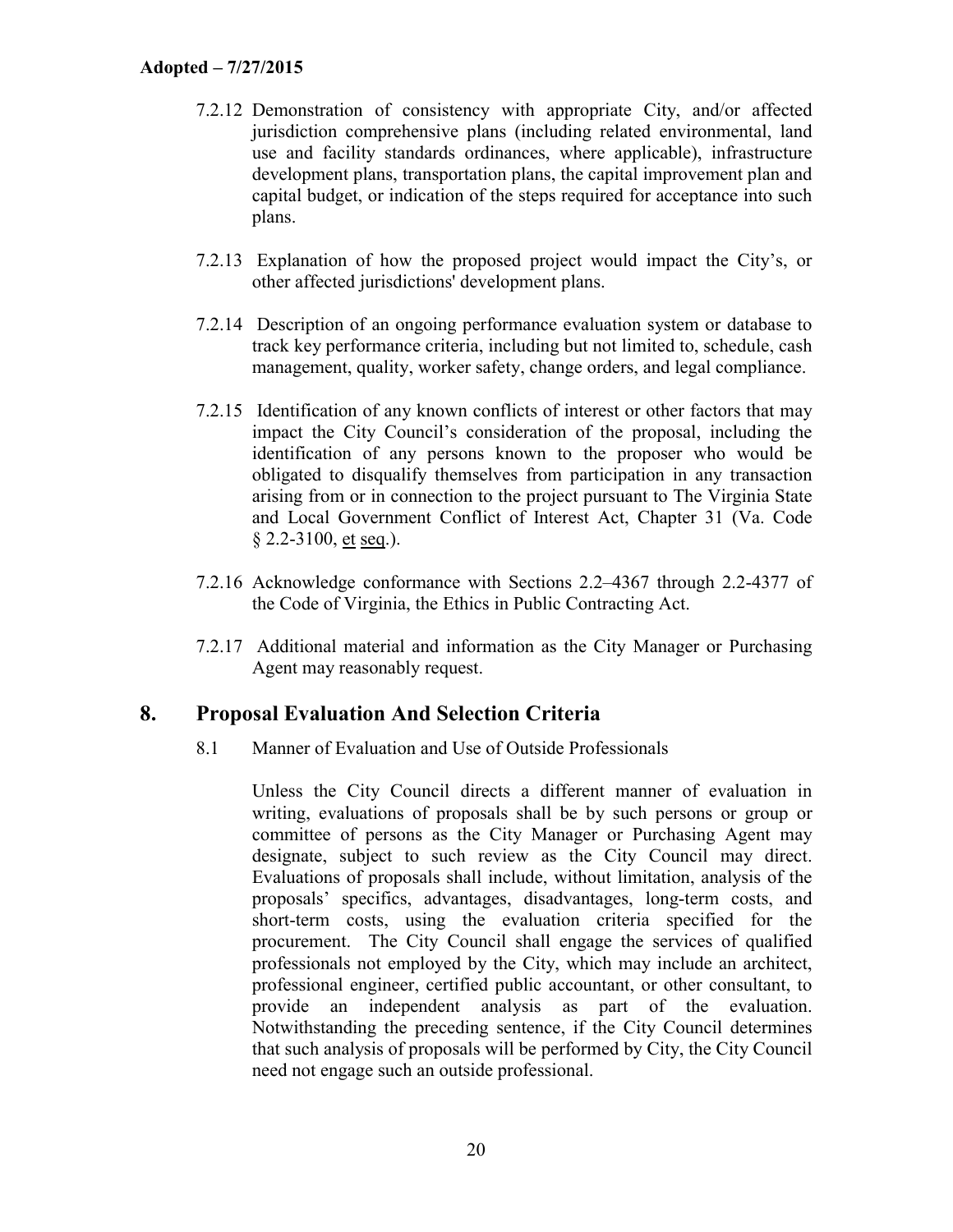#### <span id="page-23-0"></span>8.2 Evaluation Criteria

Evaluation criteria for proposals should be specified in the solicitation, or Receipt of Unsolicited PPEA Proposal and Solicitation of Competing Proposals, as applicable, for the procurement concerned. Evaluation criteria may include the following factors, among others: (1) price; (2) the proposed cost of the qualifying facility; (3) the general reputation, industry experience and capability of the private entity; (4) the proposed design of the qualifying project; (5) the eligibility of the facility for accelerated selection, review, and documentation timelines under these guidelines; (6) local citizen and government comments; (7) benefits to the public; (8) the private entity's compliance with a minority business enterprise participation plan or good faith effort to comply with the goals of such a plan; and (9) the private entity's plans to employ local contractors and residents. If the evaluation criteria are not specified in the solicitation or Receipt of Unsolicited PPEA Proposal and Solicitation of Competing Proposals, then the criteria in the preceding sentence along with following items, and the specified information required under 7.1 and 7.2 above, should be considered in the evaluation and selection of such PPEA proposals:

<span id="page-23-1"></span>8.3 Qualifications and Experience

Factors to be considered in either phase of the City Council's review to determine whether the proposer possesses the requisite qualifications and experience will include, the following:

- 8.3.1 Experience, training, and preparation with similar projects;
- 8.3.2 Demonstration of ability to perform work;
- 8.3.3 Demonstrated record of successful past performance, including timeliness of project delivery, compliance with plans and specifications, quality of workmanship, cost-control, lack of excessive claims, change orders, and litigation, and project safety;
- 8.3.4 Demonstrated conformance with applicable laws, codes, standards, regulations, and agreements on past projects;
- 8.3.5 Leadership structure;
- 8.3.6 Project manager's experience;
- 8.3.7 Management approach;
- 8.3.8 Project staffing plans, the skill levels of the proposed workforce, and the proposed safety plans for the project;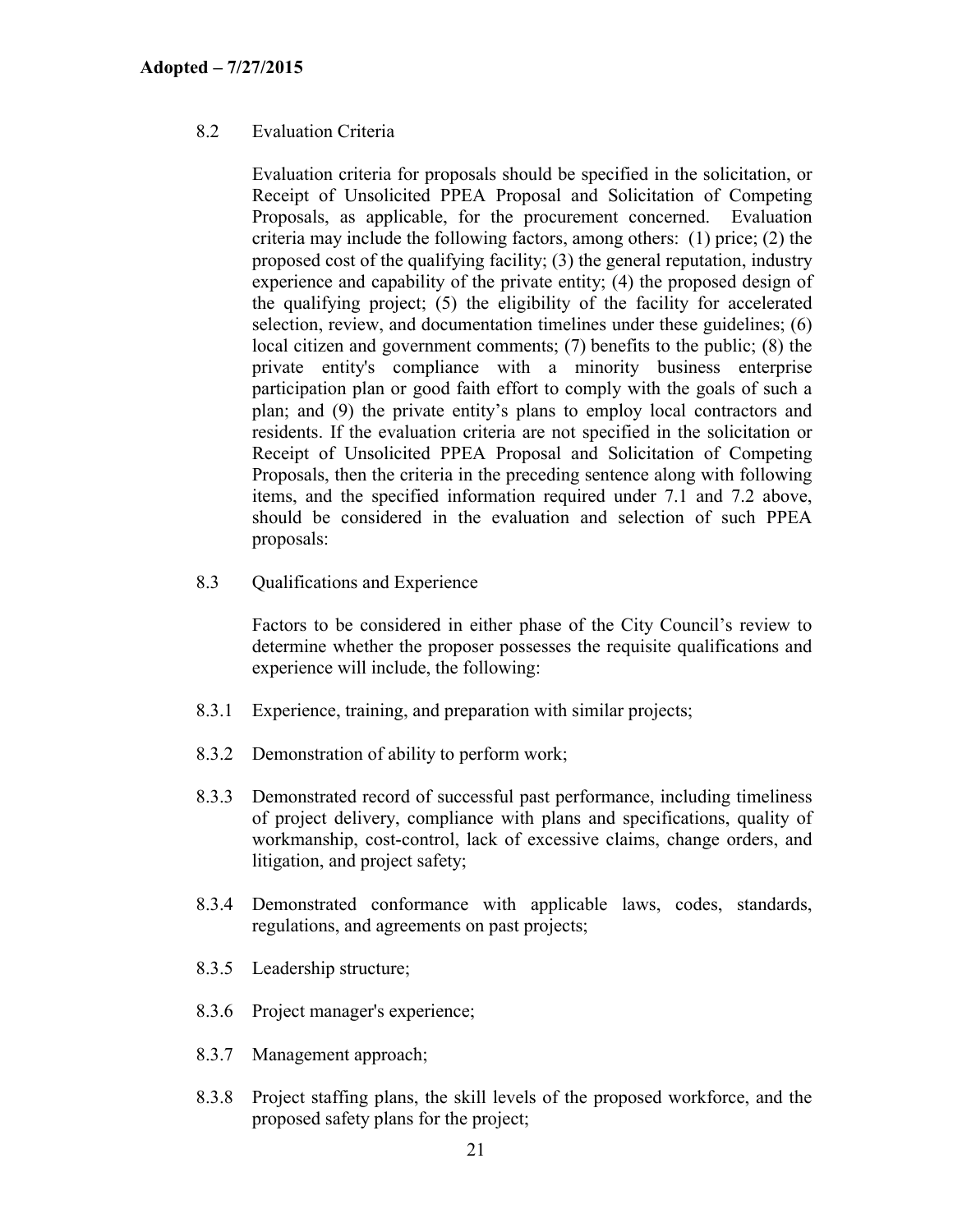- 8.3.9 Financial condition;
- 8.3.10 Project ownership; and
- 8.3.11 Efforts to facilitate participation of small businesses and businesses owned by women and minorities in the project.
- 8.3.12 Willingness to assume full responsibility for design and intent of project design, including but not limited to, willingness to use design-build method of project delivery.
- <span id="page-24-0"></span>8.4 Project Characteristics

Factors to be considered in determining the project characteristics include, along with the specified information required under 7.1 and 7.2 above, the following:

- 8.4.1 Project definition;
- 8.4.2 Proposed project schedule;
- 8.4.3 Operation of the project;
- 8.4.4 Technology; technical feasibility;
- 8.4.5 Conformity to State, County, City, or other affected jurisdiction laws, regulations, and standards;
- 8.4.6 Environmental impacts;
- 8.4.7 Condemnation impacts;
- 8.4.8 State and local permits; and
- 8.4.9 Maintenance of the project.
- <span id="page-24-1"></span>8.5 Project Financing

The City Council reserves the right to select its own finance team, source and financing vehicle in the event any project is financed through the issuance of obligations that are deemed to be tax-supported debt, or if financing such project may impact debt rating or financial position. The decision as to whether to use the financing plan contained in any proposal (whether solicited or unsolicited) is at the City Council's sole discretion.

Factors to be considered in determining whether the proposed project financing allows access to the necessary capital, at the lowest practical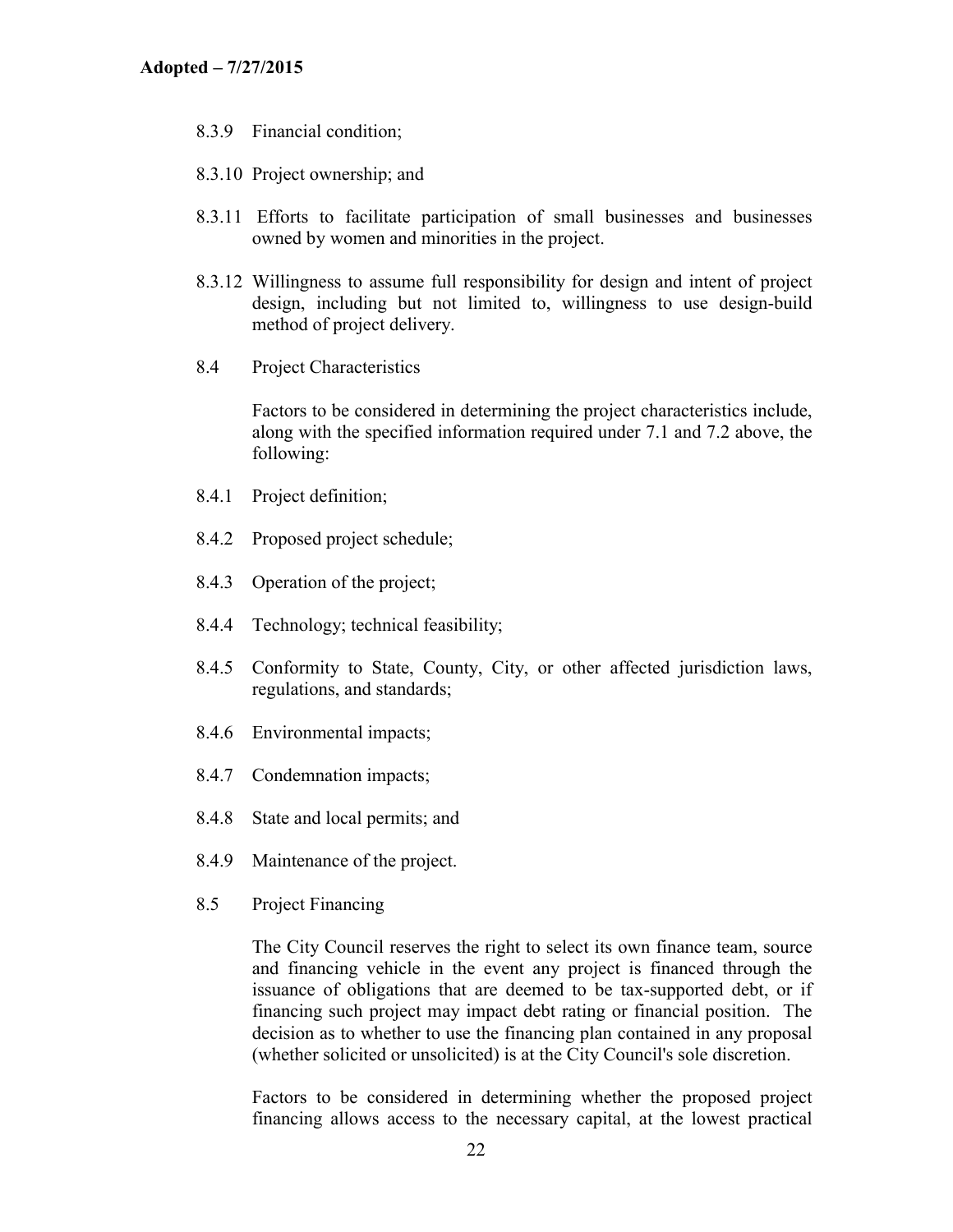cost given the project, to finance the project include, along with the specified information required under 7.1 and 7.2 above, the following:

- 8.5.1 Cost and cost benefit to the City;
- 8.5.2 Financing and the impact on the debt or debt burden of the City;
- 8.5.3 Financial plan including overall feasibility and reliability of plan; default implications; operator's past performance with similar plans and similar projects; degree to which operator has conducted due diligence investigation and analysis of proposed financial plan and results of any such inquiries or studies.
- 8.5.4 Estimated cost; including financing source, operating costs, etc., and
- 8.5.5 Life-cycle cost analysis.
- <span id="page-25-0"></span>8.6 Project Benefit and Compatibility

Factors to be considered in determining the proposed project's compatibility with the City's and, other affected jurisdiction's or regional comprehensive or development plans include, along with the specified information required under 7.1 and 7.2 above, the following:

- 8.6.1 Community benefits; including the economic impact the project will have on the City in terms of amount of tax revenue to be generated for the City, the number of jobs generated for area residents and level of pay and fringe benefits of such jobs, and the number and value of subcontracts generated for area subcontractors.
- 8.6.2 Community support or opposition, or both;
- 8.6.3 Public involvement strategy;
- 8.6.4 Compatibility with existing and planned facilities;
- 8.6.5 Compatibility with City, regional, and state economic development efforts; and
- 8.6.6 Compatibility with the City's, and any other affected jurisdiction's land use, environmental and transportation plans.
- 8.6.7 Participation of small and minority-owned business.

#### <span id="page-25-1"></span>**9. Comprehensive Agreement**

9.1 Except as provided in 9.3, prior to acquiring, designing, constructing, improving, renovating, expanding, equipping, maintaining, or operating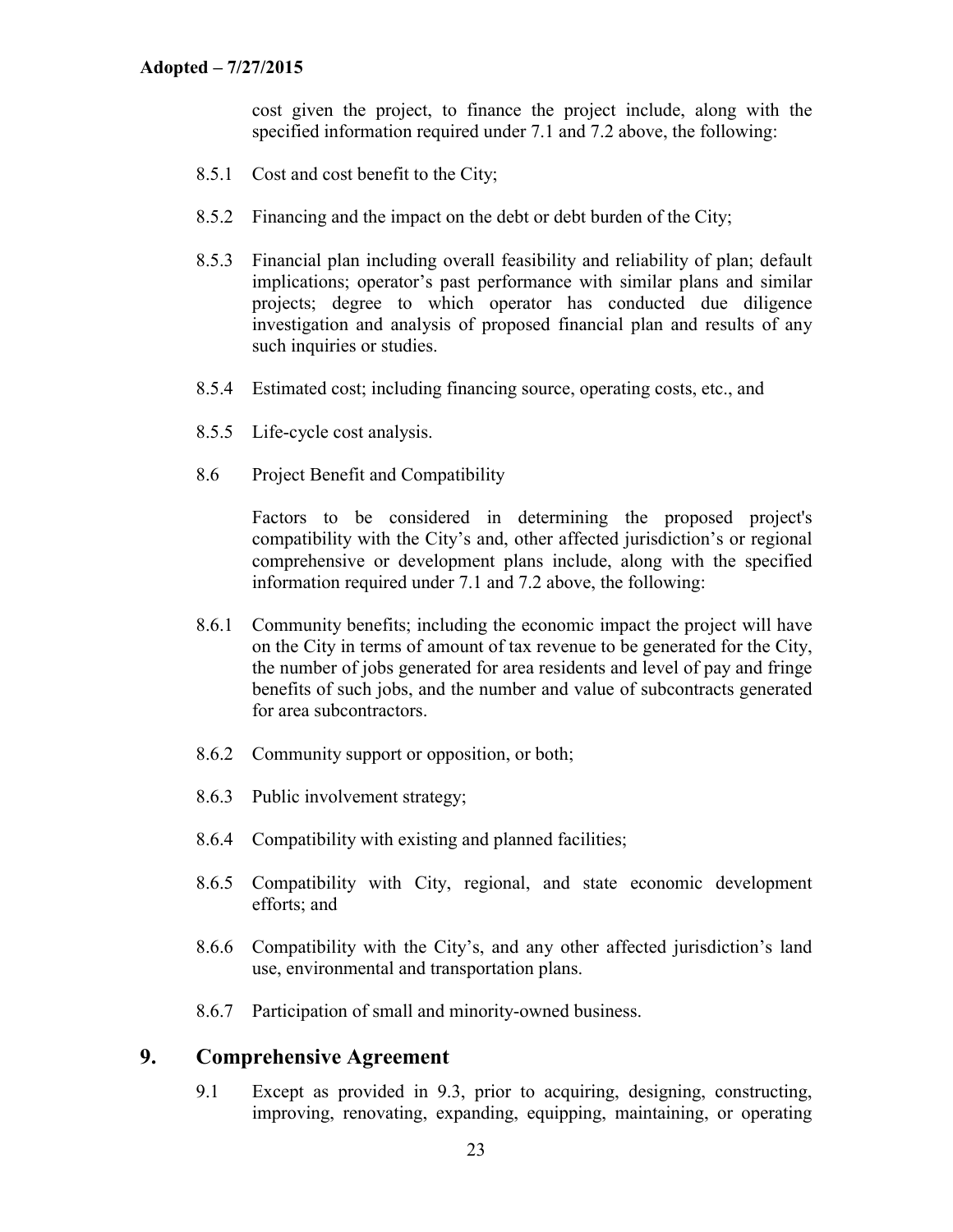the qualifying project, the selected proposer shall enter into a comprehensive agreement with the City Council. The City Council will only enter into an agreement if it determines that the qualifying project that is the subject of the agreement serves the public purpose of the PPEA under the criteria of Va. Code  $\S$  56-575.4(C). Each agreement shall define the rights and obligations of the City Council and the selected proposer(s) with regard to the project.

- 9.2 The terms of the comprehensive agreement shall be tailored to address the specifics of the project and shall include, if applicable, but not be limited to:
	- 9.2.1 The delivery of maintenance, performance and payment bonds or letters of credit in connection with any acquisition, design, construction, improvement, renovation, expansion, equipping, maintenance, or operation of the qualifying project, including, without limitation, bonds or letters of credit that comply with Va. Code § 2.2-4337 for components of the qualifying project that include construction;
	- 9.2.2 The review and approval of plans and specifications for the qualifying project by the City;
	- 9.2.3 The rights of the City Council to inspect the qualifying project to ensure compliance with the comprehensive agreement;
	- 9.2.4 The maintenance of a policy or policies of liability insurance or self-insurance reasonably sufficient to insure coverage of the project and the tort liability to the public and employees and to enable the continued operation of the qualifying project;
	- 9.2.5 The monitoring of the practices of the private entity by the City Council and its staff to ensure proper maintenance, safety, use and management of the qualifying project;
	- 9.2.6 The terms under which the private entity will reimburse the City Council for services provided;
	- 9.2.7 The policy and procedures that will govern the rights and responsibilities of the City Council and the private entity in the event that the comprehensive agreement is terminated or there is a material default by the private entity, including without limitation, the conditions governing assumption of the duties and responsibilities of the private entity by the City Council and the transfer or purchase of property or other interests of the private entity by the City Council;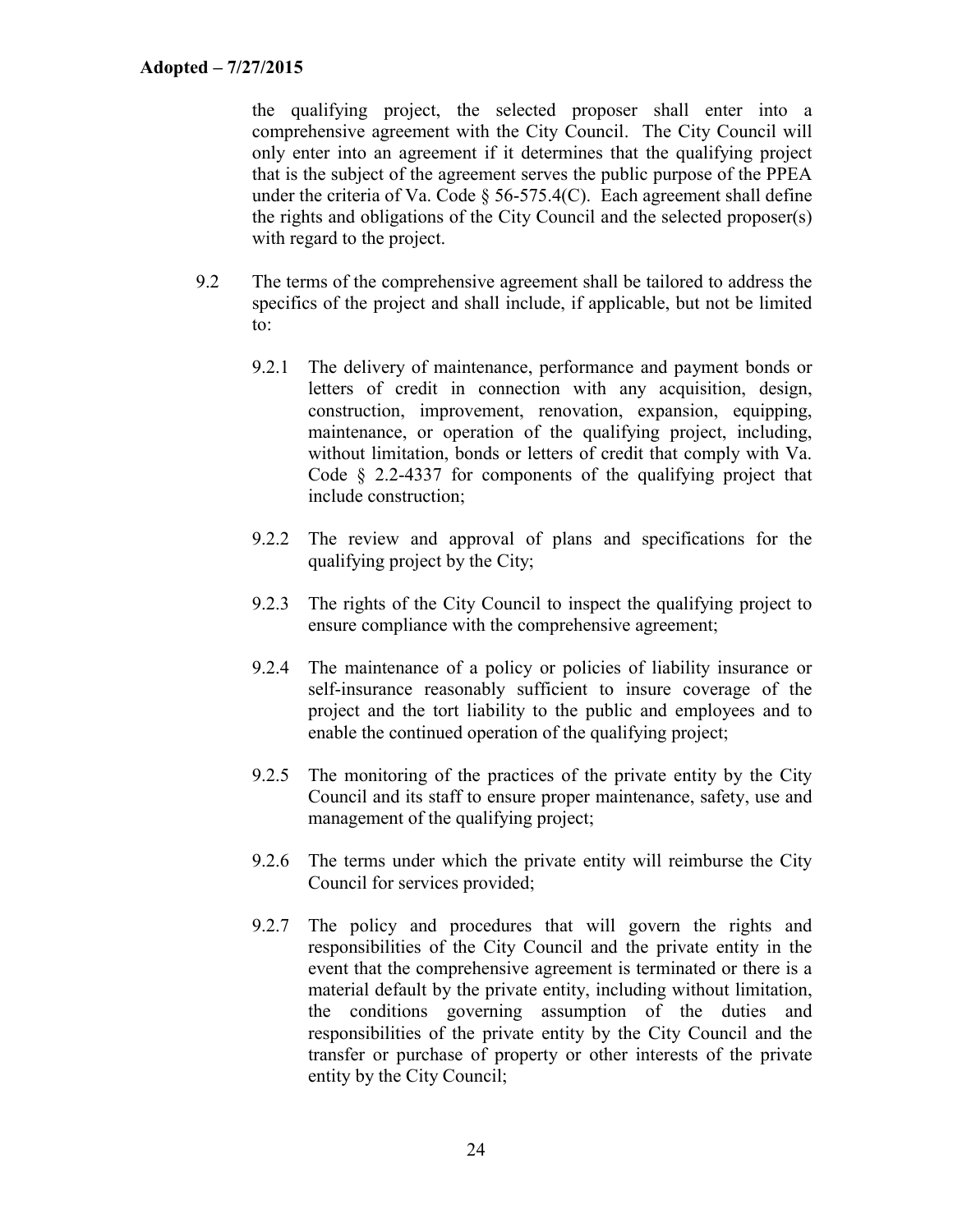- 9.2.8 The terms under which the private entity will file appropriate financial statements on a periodic basis.
- 9.2.9 The mechanism by which user fees, lease payments, or service payments, if any, may be established from time to time upon agreement of the parties. Any payments or fees shall be the same for persons using the facility under like conditions and that will not materially discourage use of the qualifying project;
- 9.2.9.1 A copy of any service contract shall be filed with the City Council.
- 9.2.9.2 A schedule of the current user fees or lease payments shall be made available by the private entity to any member of the public upon request.
- 9.2.9.3 Classifications according to reasonable categories for assessment of user fees may be made.
- 9.2.10 The terms and conditions under which the City Council will contribute financial resources, if any, for the qualifying project;
- 9.2.11 If the private entity is a limited purpose or "shell" entity, such as a limited liability company, limited partnership, or corporation, that lacks its own substantial resources and operating history and that will depend on its members, partners, shareholders or others for resources to perform, then guarantees of performance by such operator's principal members, etc., or other similar arrangements that adequately assure performance.
- 9.2.12 The procedures at paragraph 12 of these guidelines; and
- 9.2.13 Other requirements of the PPEA or provisions that the City Council determines serve the public purpose of the PPEA.
- 9.3 In limited circumstances, the City may enter into an "interim agreement" within the meaning of the PPEA prior to or in connection with the negotiation of a comprehensive agreement for a qualifying project when doing so clearly is in the City's best interests. The City will only enter into an "interim agreement" if it determines the qualifying project that is the subject of the agreement serves the public purpose under the criteria of Va. Code § 56.575.4.C. As a matter of policy, the City does not favor entry into "interim agreements" with proposers because this technique tends to reduce competition in circumstances involving competitive negotiation. The City does not anticipate entering into an interim agreement with a proposer absent compelling reasons and without first reaching an agreement as to the material terms of a comprehensive agreement.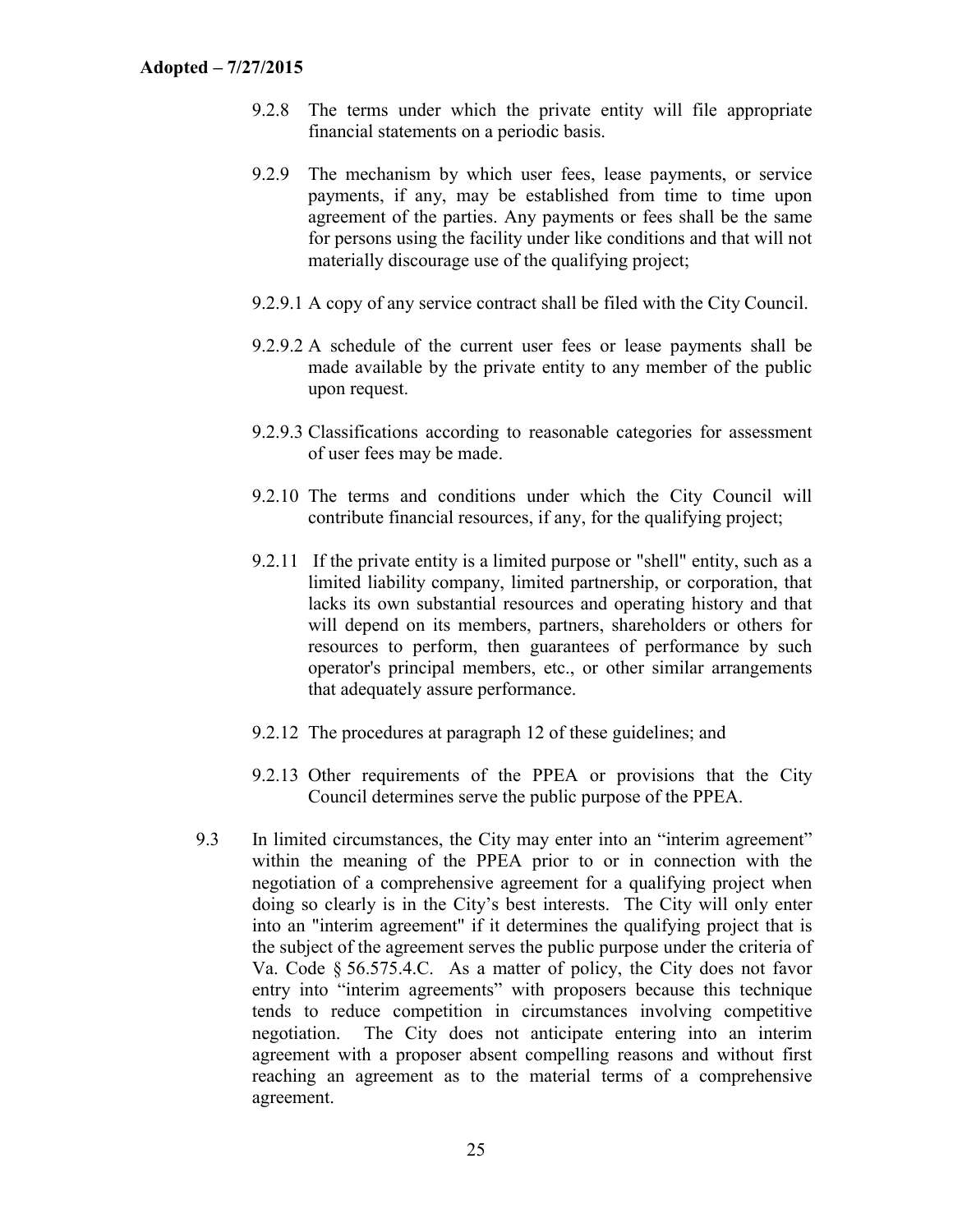- 9.4 After the City Council has negotiated an interim or comprehensive agreement with a private entity and decided to make award to the private entity, but prior to entry into such agreement, the City Council shall:
	- 9.4.1 Post a summary of the agreement and the location where a copy of the agreement is available for public inspection. Posting shall be in the same manner as the posting of initial (conceptual) proposals specified by 5.4. A copy of the agreement shall be made available for public inspection.
- 9.5 Any comprehensive agreement, any interim agreement, and any amendments thereto shall first be approved by the City Council, and any appropriating entity, and then executed in writing by persons having the authority to do so. For a mixed project involving both public schools and other facilities, the City Council and the School Board may in their discretion, both enter into the same comprehensive agreement with the private entity for the entire mixed project, with their respective responsibilities delineated in the comprehensive agreement.
- 9.6 Parties submitting proposals understand that representations, information and data supplied in support of, or in connection with proposals play a critical role in the competitive evaluation process and in the ultimate selection of a proposal by the City. Accordingly, as part of the agreement, the proposing private entity shall certify that all material representations, information and data provided in support of, or in connection with, a proposal are true and correct. Such certification shall be made by an authorized individual who is a principal of the private entity and who has knowledge of the information provided in the proposal. In the event that material changes occur with respect to any representations, information or data provided for a proposal, the proposing private entity shall immediately notify the City of same. Any violation of this section shall give the City the right to terminate the Agreement, withhold payment or other consideration due, and seek any other remedy available at law or in equity.
- 9.7 As required by Va. Code § 56-575.9.F., when the City Council enters into an agreement pursuant to the PPEA, a copy should be submitted to the Auditor of Public Accounts within 30 days thereafter at the following address:

Audit of Public Accounts P.O. Box 1295 Richmond, VA 23218

The copy should be sent by certified-mail, return receipt requested, with a copy of the forwarding letter and return-receipt kept in the procurement file.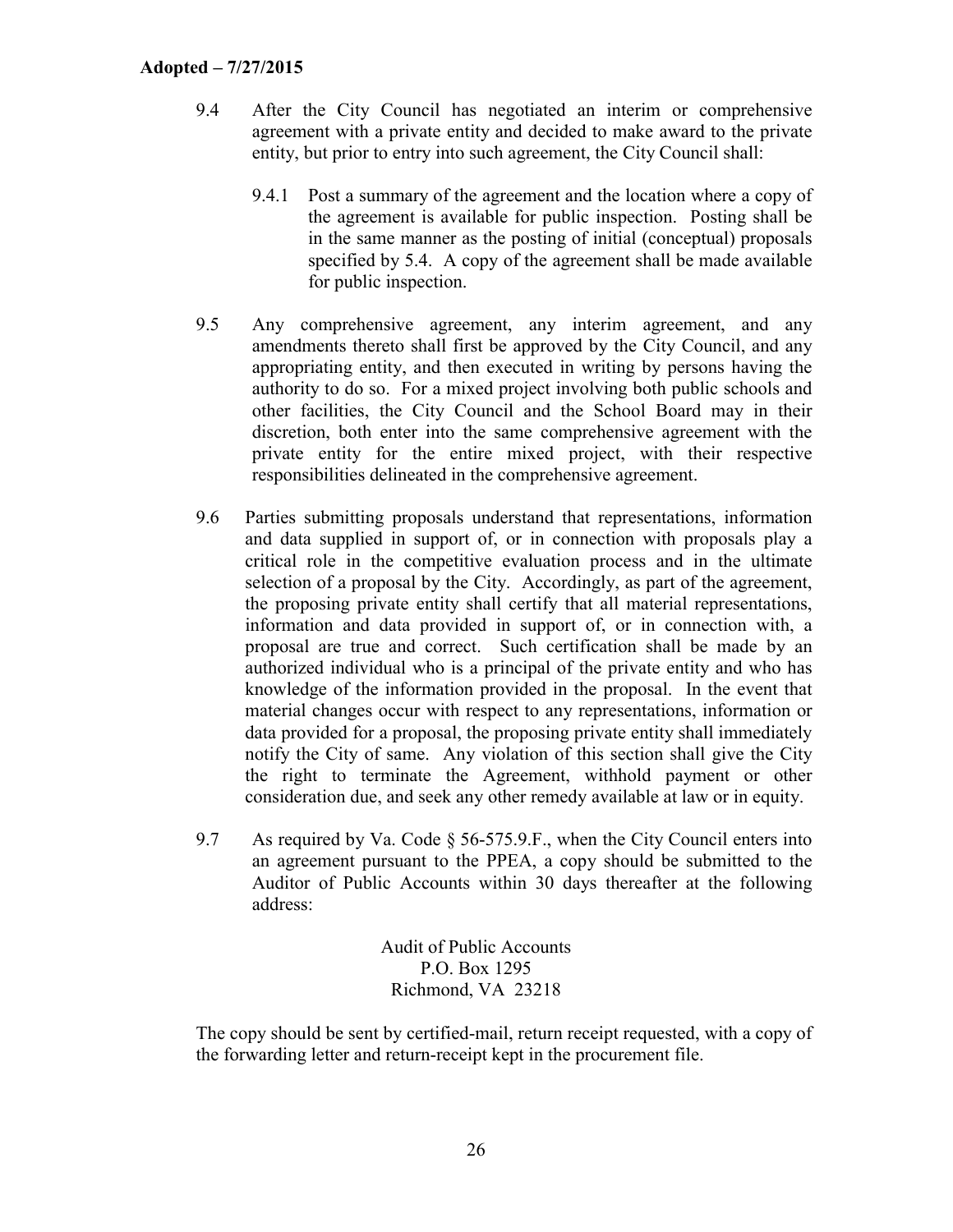#### <span id="page-29-0"></span>**10. Terms and Conditions on Proposal Submission**

- 10.1 The following terms and conditions apply to submission of any proposals to the City pursuant to the PPEA, whether unsolicited, competing unsolicited, or solicited, and by submitting any proposal to the City Council, the private entity submitting the proposal agrees to them:
- 10.1.1 Neither these guidelines, nor any request or solicitation, nor the City's receipt or consideration of any proposal shall create any contract, express or implied, any contractual obligation by the City to any proposer, or any other obligation by the City Council to any proposer. The City Council makes no promise, express or implied, regarding whether it will enter into an interim agreement or a comprehensive agreement with any proposer or regarding the manner in which it will consider proposals. The City Council will only be bound by the terms of any interim and/or comprehensive agreement(s) into which it enters should it choose to enter into any such agreements.
- 10.1.2 The City Council will not be responsible for any expenses incurred by a proposer in preparing and submitting a proposal, or in engaging in oral presentations, discussions, or negotiations.
- 10.1.3 Proposers may be required to make an oral presentation or oral presentations of their proposal in Falls Church, Virginia, at their own expense. The City Manager or Purchasing Agent may request the presence of proposers' representatives from their development, financial, architectural engineering and construction teams at these presentations. The City Manager or Purchasing Agent will schedule the time and location for these presentations. By submitting its proposal, the offeror agrees to make these representatives reasonably available in Falls Church, Virginia.
- 10.1.4 The City Council reserves the right to waive, through its Purchasing Agent or City Manager, any informalities with respect to any proposal submitted.
- 10.1.5 The City Council reserves the right to accept or reject any and all proposals received, in whole or in part, without explanation, and to negotiate separately in any manner necessary to serve the best interests of the City Council. Any procurement under these guidelines may result in multiple awards to multiple proposers.
- 10.2 The provisions of this paragraph 10 of these guidelines shall apply automatically to all PPEA procurements by the City Council.
- 10.3 The City will not discriminate against a proposer because of race, religion, color, sex, national origin, age, disability, or any other basis prohibited by state law relating to discrimination in employment.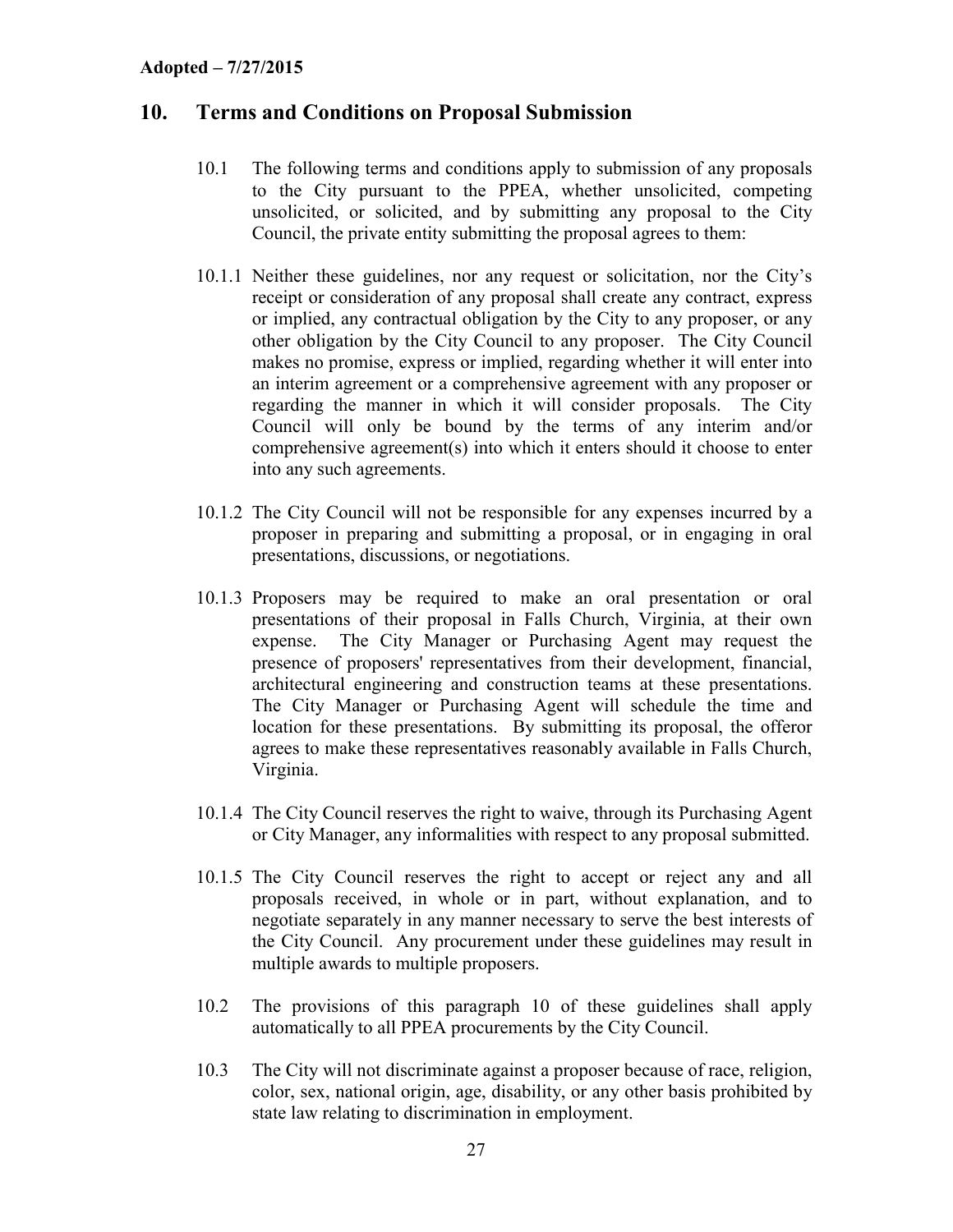# <span id="page-30-0"></span>**11. Participation of Small and Minority-Owned Business**

- 11.1 The City Council's policy is to facilitate participation of small businesses and businesses owned by women and minorities in its procurement transactions, including procurement transactions under the PPEA.
- 11.2 Persons making proposals to the City Council pursuant to the PPEA should ensure that reasonable efforts are made to facilitate participation of small businesses and businesses owned by women and minorities as part of their proposals. Resort to lists of such businesses available from the Virginia Department of Minority Enterprise is encouraged.

# <span id="page-30-1"></span>**12. Proposers' Agreement to Terms and Conditions of This Policy**

The City Council shall require as a condition of accepting any proposal for consideration that its proposer agrees to be bound by all the terms and conditions of these guidelines. Proposers shall submit with any proposal the certification that is set out in Appendix A hereto.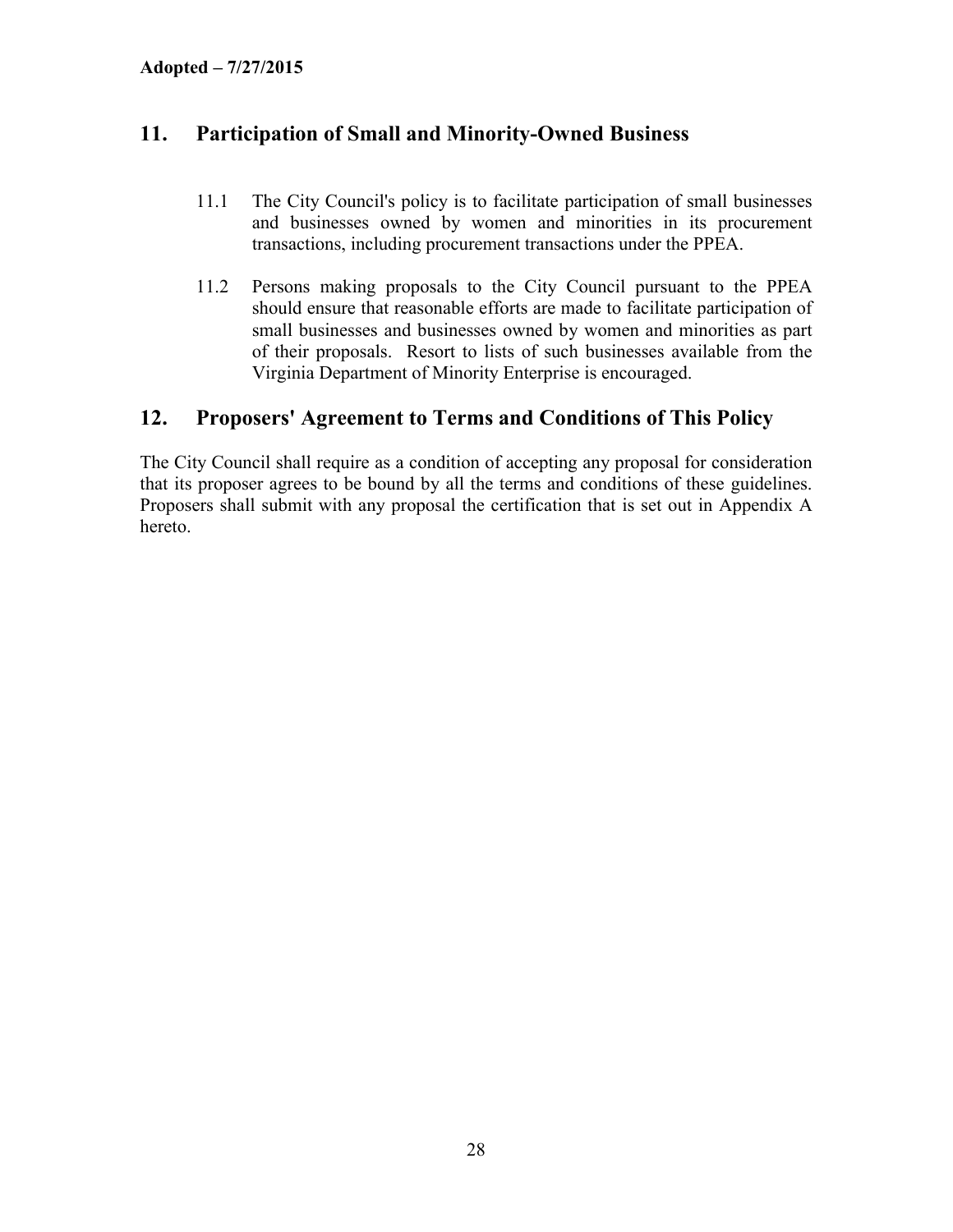\_\_\_\_\_\_\_\_\_\_\_\_\_\_\_\_\_\_\_\_\_\_\_\_\_\_\_\_

\_\_\_\_\_\_\_\_\_\_\_\_\_\_\_\_\_\_\_\_\_\_\_\_\_\_\_\_\_\_\_\_\_

#### **APPENDIX A**

#### **Proposer's Certification**

| Proposer's Name:   | <u> 1980 - Johann Johann Stein, marwolaeth a bhaile an t-Amhain Aonaichte ann an t-Amhain Aonaichte ann an t-Amhain Aonaichte ann an t-Amhain Aonaichte ann an t-Amhain Aonaichte ann an t-Amhain Aonaichte ann an t-Amhain Aona</u> |
|--------------------|--------------------------------------------------------------------------------------------------------------------------------------------------------------------------------------------------------------------------------------|
| Proposer's Address | Proposer's:                                                                                                                                                                                                                          |
|                    | Telephone No.: _________________                                                                                                                                                                                                     |
|                    | Facsimile No.: ___________________                                                                                                                                                                                                   |
|                    | E-mail Address: National Address:                                                                                                                                                                                                    |
|                    | Proposer's or Proposer's Contractor's Virginia Class A General Contractor's License Number                                                                                                                                           |

Proposer's or Proposer's Architect's and Engineer's Virginia Registration Numbers:

After first being placed under oath, I hereby certify that I have authority to submit this proposal on behalf of the proposer whose name appears above, that I am a principal of the proposer, that the proposer hereby agrees to all of the terms and conditions in the City of Falls Church Guidelines for Implementation of the Public-Private Education Facilities and Infrastructure Act of 2002, as amended, that neither the proposer nor any member of its team or their principals is currently suspended or debarred from public contracting by any federal, state or local government entity, that I have taken reasonable steps to ascertain the accuracy of all the information contained in this proposal and this certification, and that the information in this proposal and certification is accurate to the best of my knowledge or information and belief.

**Signature** 

Printed/Typed Name

Title (Principal of Proposer)

\_\_\_\_\_\_\_\_\_\_\_\_\_\_\_\_\_\_\_\_\_\_\_\_\_\_\_

\_\_\_\_\_\_\_\_\_\_\_\_\_\_\_\_\_\_\_\_\_\_\_\_\_\_\_\_

\_\_\_\_\_\_\_\_\_\_\_\_\_\_\_\_\_\_\_\_\_\_\_\_\_\_\_\_